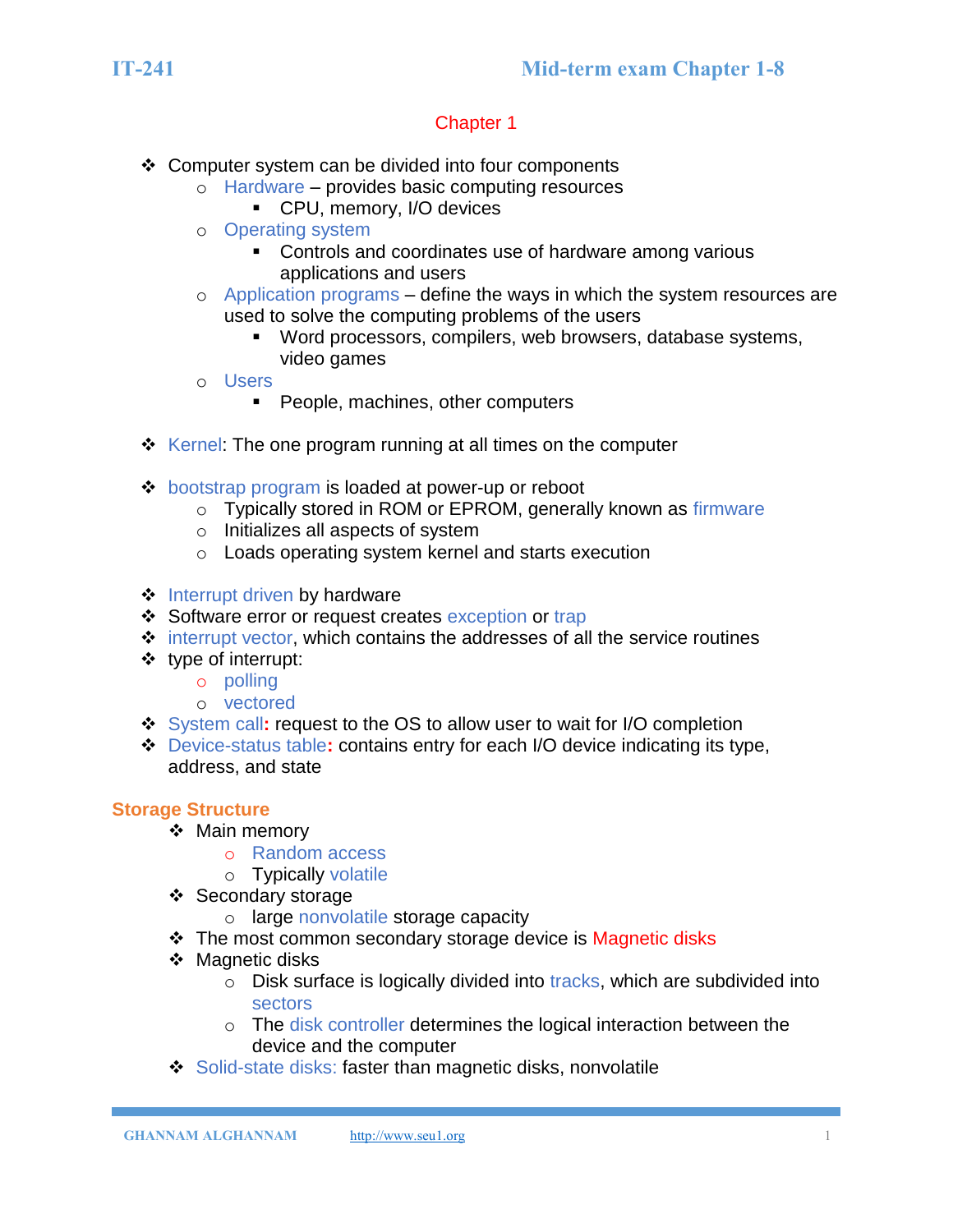- ❖ Caching: copying information into faster storage system; main memory can be viewed as a cache for secondary storage
- ❖ Device Driver:
	- o for each device controller to manage I/O
	- o Provides uniform interface between controller and kernel
- ❖ Multiprocessors systems growing in use and importance
	- o Also known as parallel systems, tightly-coupled systems
	- o Advantages include:
		- 1. Increased throughput
		- 2. Economy of scale
		- 3. Increased reliability graceful degradation or fault tolerance
		- o Two types:
			- 1. Asymmetric Multiprocessing
			- 2. Symmetric Multiprocessing

#### **Clustered Systems**

- ❖ Like multiprocessor systems, but multiple systems working together
- ❖ Usually sharing storage via a storage-area network (SAN)
- ❖ Provides a high-availability service which survives failures
	- o Asymmetric clustering has one machine in hot-standby mode
	- o Symmetric clustering has multiple nodes running applications, monitoring each other
- ❖ Some clusters are for high-performance computing (HPC)
	- o Applications must be written to use parallelization
- ❖ Some have distributed lock manager (DLM) to avoid conflicting operations

## **Operating System Structure**

- **❖** Multiprogramming needed for efficiency
	- o Single user cannot keep CPU and I/O devices busy at all times
	- o Multiprogramming organizes jobs (code and data) so CPU always has one to execute
	- $\circ$  A subset of total jobs in system is kept in memory
	- o One job selected and run via job scheduling
	- o When it must wait (for I/O for example), OS switches to another job
- ❖ Timesharing (multitasking) is logical extension in which CPU switches jobs so frequently that users can interact with each job while it is running, creating interactive computing
	- o Response time should be < 1 second
	- o Each user has at least one program executing in memory ► process
	- o If several jobs ready to run at the same time ► CPU scheduling
	- $\circ$  If processes don't fit in memory, swapping moves them in and out to run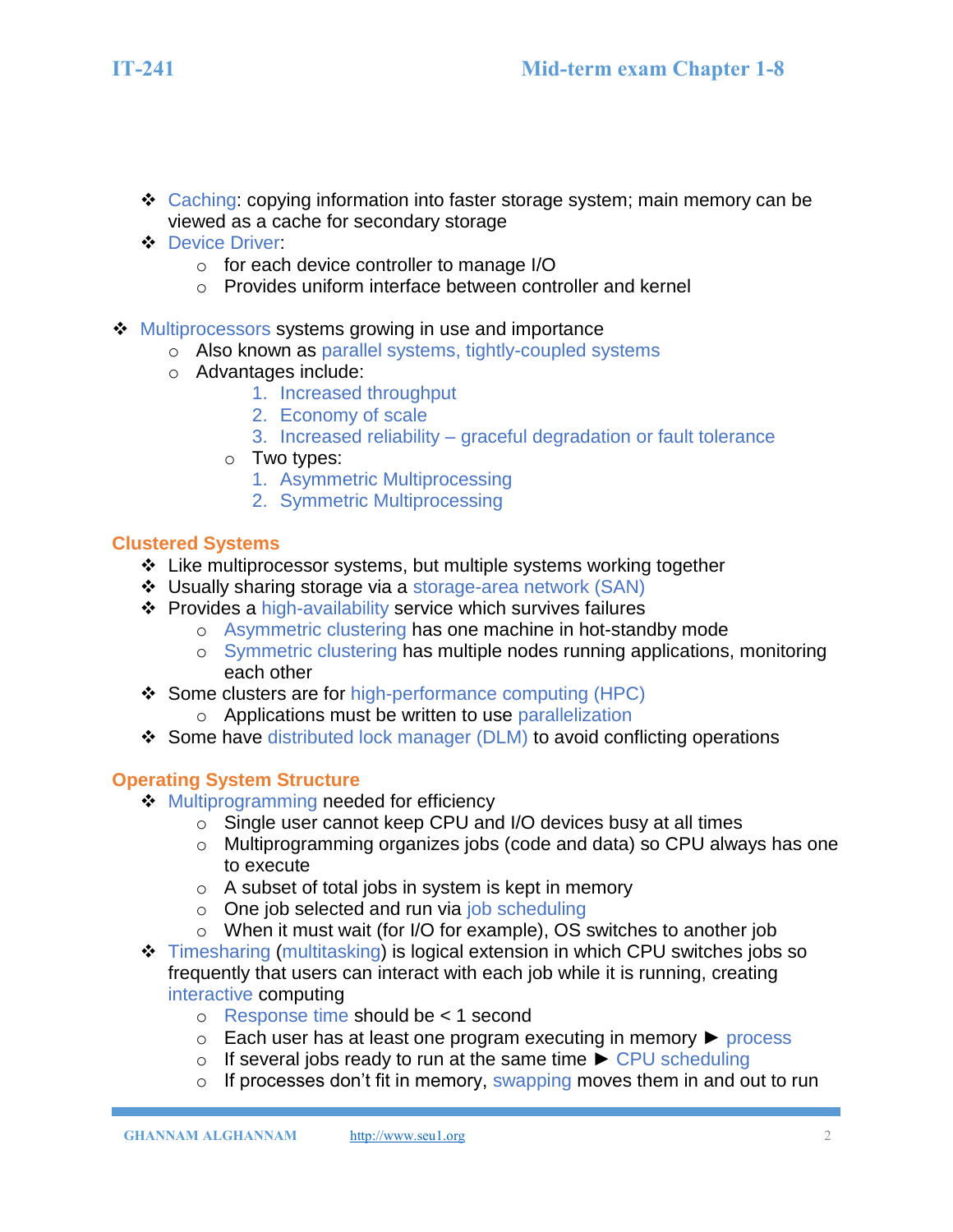o Virtual memory allows execution of processes not completely in memory

#### **Operating-System Operations**

- ❖ Dual-mode operation allows OS to protect itself and other system components
	- o User mode and kernel mode
	- o Mode bit provided by hardware
		- Provides ability to distinguish when system is running user code or kernel code
		- Some instructions designated as privileged, only executable in kernel mode
		- System call changes mode to kernel, return from call resets it to user

#### **Process Management**

- $\div$  A process is a program in execution. It is a unit of work within the system. Program is a passive entity, process is an active entity.
- ❖ Single-threaded process has one program counter specifying location of next instruction to execute

## **Process Management Activities**

- ❖ Creating and deleting both user and system processes
- ❖ Suspending and resuming processes
- ❖ Providing mechanisms for process synchronization
- ❖ Providing mechanisms for process communication
- ❖ Providing mechanisms for deadlock handling

#### **Memory Management:**

- ❖ All data in memory before and after processing
- ❖ All instructions in memory in order to execute
- ❖ Memory management determines what is in memory when
	- o Optimizing CPU utilization and computer response to users
- ❖ Memory management activities
	- o Keeping track of which parts of memory are currently being used
	- o Deciding which processes (or parts thereof) and data to move into and out of memory
	- o Allocating and deallocating memory space as needed

## **Storage Management:**

- ❖ OS provides uniform, logical view of information storage
	- Abstracts physical properties to logical storage unit file
	- Each medium is controlled by device (i.e., disk drive, tape drive)
		- Varying properties include access speed, capacity, data-transfer rate, access method (sequential or random)
- ❖ File-System management
	- Files usually organized into directories
	- Access control on most systems to determine who can access what
	- OS activities include
		- ▶ Creating and deleting files and directories
			- $\triangleright$  Primitives to manipulate files and dirs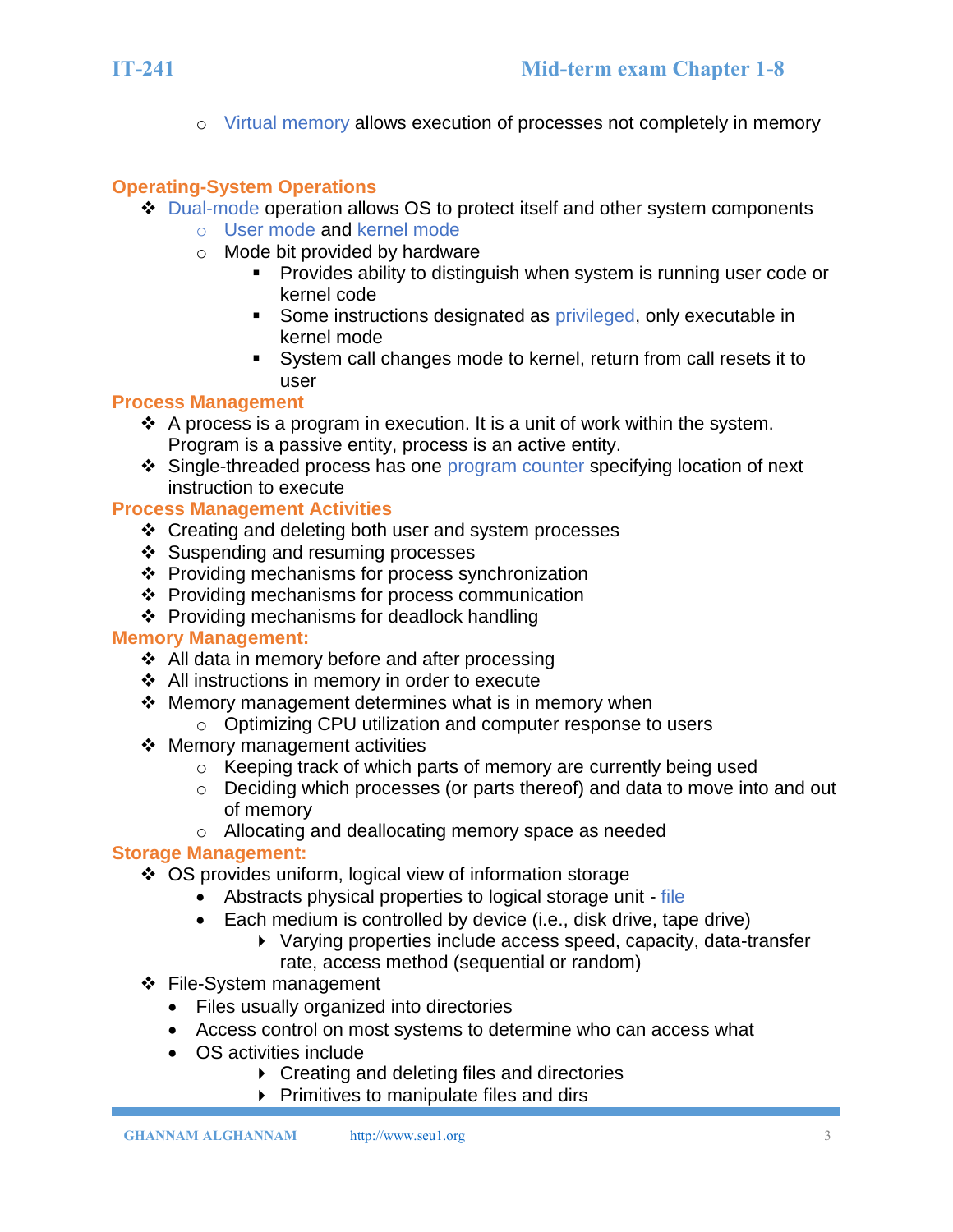**GHANNAM ALGHANNAM** [http://www.seu1.org](http://www.seu1.org/) 4

- **IT-241 Mid-term exam Chapter 1-8**
	- ▶ Mapping files onto secondary storage
	- Backup files onto stable (non-volatile) storage media

# **Protection and Security:**

- ❖ **Protection** any mechanism for controlling access of processes or users to resources defined by the OS
- ❖ **Security** defense of the system against internal and external attacks o Example: Huge range, including denial-of-service, worms, viruses.
- ❖ Systems generally first distinguish among users, to determine who can do what
	- o User identities (**user IDs**, security IDs) include name and associated number, one per user
	- $\circ$  User ID then associated with all files, processes of that user to determine access control
	- o Group identifier (**group ID**) allows set of users to be defined and controls managed, then also associated with each process, file
	- o **Privilege escalation** allows user to change to effective ID with more rights

## **Computing Environments**

- ❖ **Traditional**
	- o Stand-alone general purpose machines
	- o **Portals** provide web access to internal systems
	- o **Network computers** (**thin clients**) are like Web terminals
	- o Mobile computers interconnect via **wireless networks**
	- o Networking becoming ubiquitous even home systems use **firewalls** to protect home computers from Internet attacks
- ❖ **Mobile**
	- o Handheld smartphones, tablets.
	- o Extra feature more OS features (GPS, gyroscope)
	- o Allows new types of apps like augmented reality
	- o Use IEEE 802.11 wireless, or cellular data networks for connectivity
	- o Leaders are Apple iOS and Google Android
- ❖ **Distributed**
	- o Collection of separate, possibly heterogeneous, systems networked together
	- o **Network** is a communications path, **TCP/IP** most common
	- o **Local Area Network (LAN)**
	- o **Wide Area Network (WAN)**
	- o **Metropolitan Area Network (MAN)**
	- o **Personal Area Network (PAN)**
	- o **Network Operating System** provides features between systems across network
- ❖ **Client-Server Computing**
	- o Dumb terminals supplanted by smart PCs
	- o Many systems now **servers**, responding to requests generated by **clients**
	- o **Compute-server system** provides an interface to client to request services (i.e., **database**)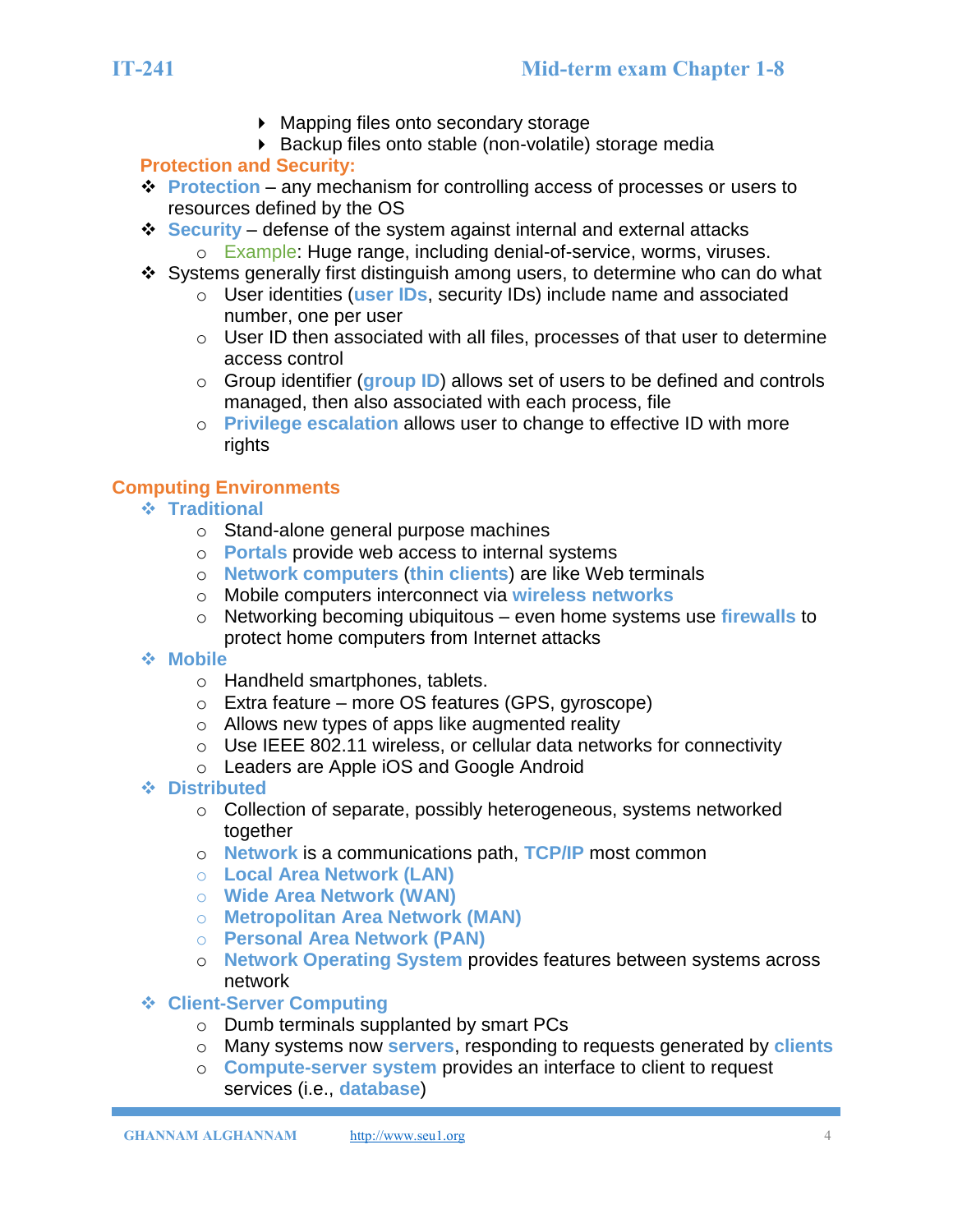o **File-server system** provides interface for clients to store and retrieve files

#### ❖ **Peer-to-Peer**

- o Another model of distributed system
- o P2P does not distinguish clients and servers
- o Instead all nodes are considered peers
- o May each act as client, server or both
- o Node must join P2P network
- ❖ **Virtualization**
	- o Allows operating systems to run applications within other OSes ■ Vast and growing industry
	- o **Emulation** used when source CPU type different from target type (i.e. PowerPC to Intel x86)

#### ❖ **Cloud Computing**

- ❖ Delivers computing, storage, even apps as a service across a network
- ❖ Logical extension of virtualization as based on virtualization
- ❖ Types:
- ❖ **Public cloud** available via Internet to anyone willing to pay
- ❖ **Private cloud** run by a company for the company's own use
- **❖ Hybrid cloud** includes both public and private cloud components
- ❖ Software as a Service **(SaaS)**  one or more applications available via the Internet (i.e. word processor)
- ❖ Platform as a Service (**PaaS)** software stack ready for application use via the Internet (i.e a database server)
- ❖ Infrastructure as a Service (**IaaS)** servers or storage available over Internet (i.e. storage available for backup use)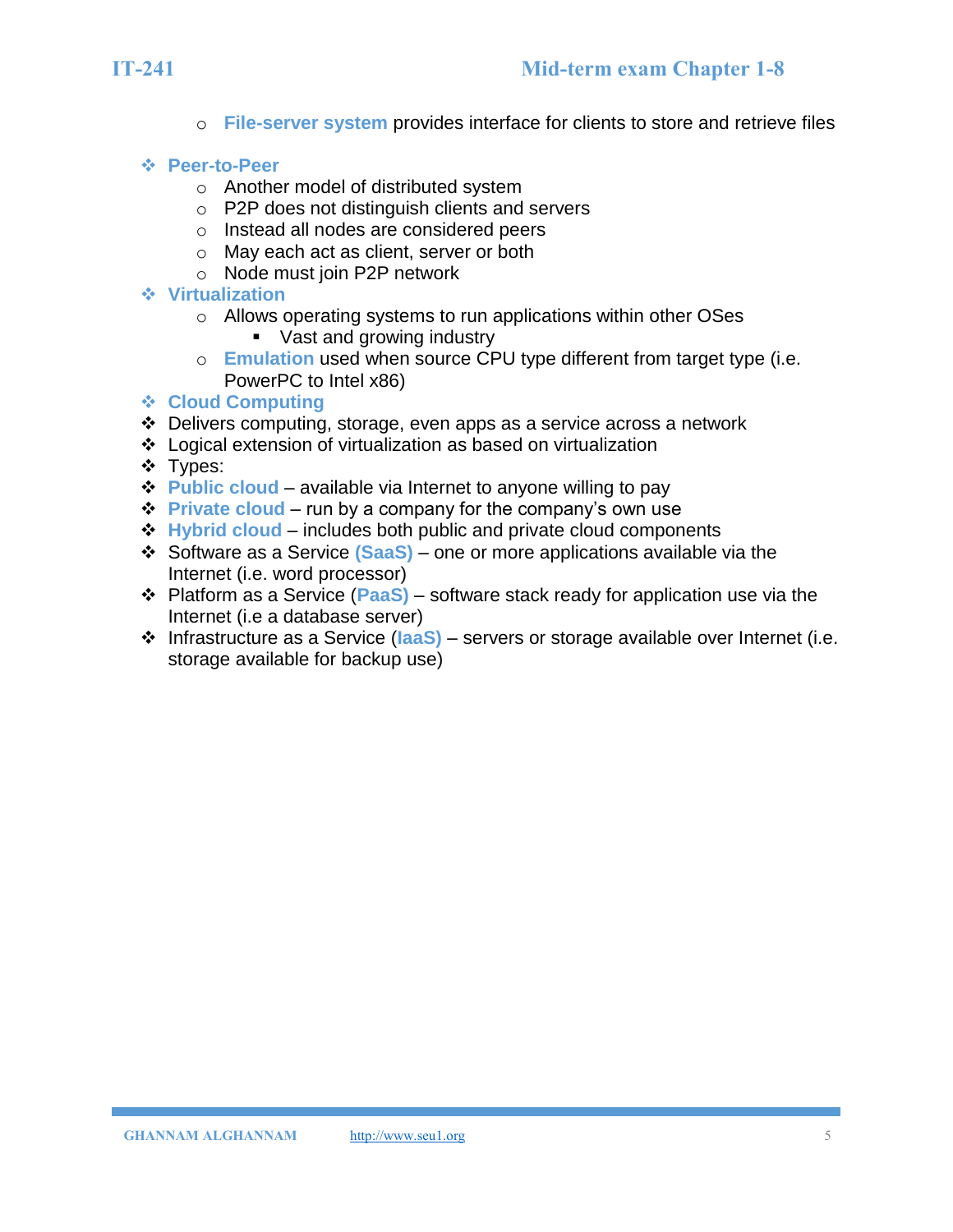#### **Operating System Services:**

- ❖ Operating systems provide an environment for execution of programs and services to programs and users
- ❖ One set of operating-system services provides functions that are helpful to the user:
	- **User interface**: Almost all operating systems have a user interface(UI)
		- Varies between **Command-Line (CLI), Graphics User Interface (GUI), Batch**
	- **Program execution**: The system must be able to load a program into memory and to run that program, end execution, either normally or abnormally (indicating error)
	- **I/O operations**: A running program may require I/O, which may involve a file or an I/O device.
	- **File-system manipulation**: The file system is of interest.
	- **Communications:** Processes may exchange information, on the same computer or between computers over a network
	- **Error detection:** OS needs to be constantly aware of possible errors **• Debugging facilities can greatly enhance the user's and** programmer's abilities to efficiently use the system
	- **Resource allocation:** When multiple users or multiple jobs running concurrently, resources must be allocated to each of them
	- **Accounting:** To keep track of which users use how much and what kinds of computer resources
	- **Protection and security:** The owners of information stored in a multiuser or networked computer system may want to control use of that information, concurrent processes should not interfere with each other

## **Types of System Calls:**

- ❖ Process control
- ❖ File management
- ❖ Device management
- ❖ Information maintenance
- ❖ Communications
- ❖ Protection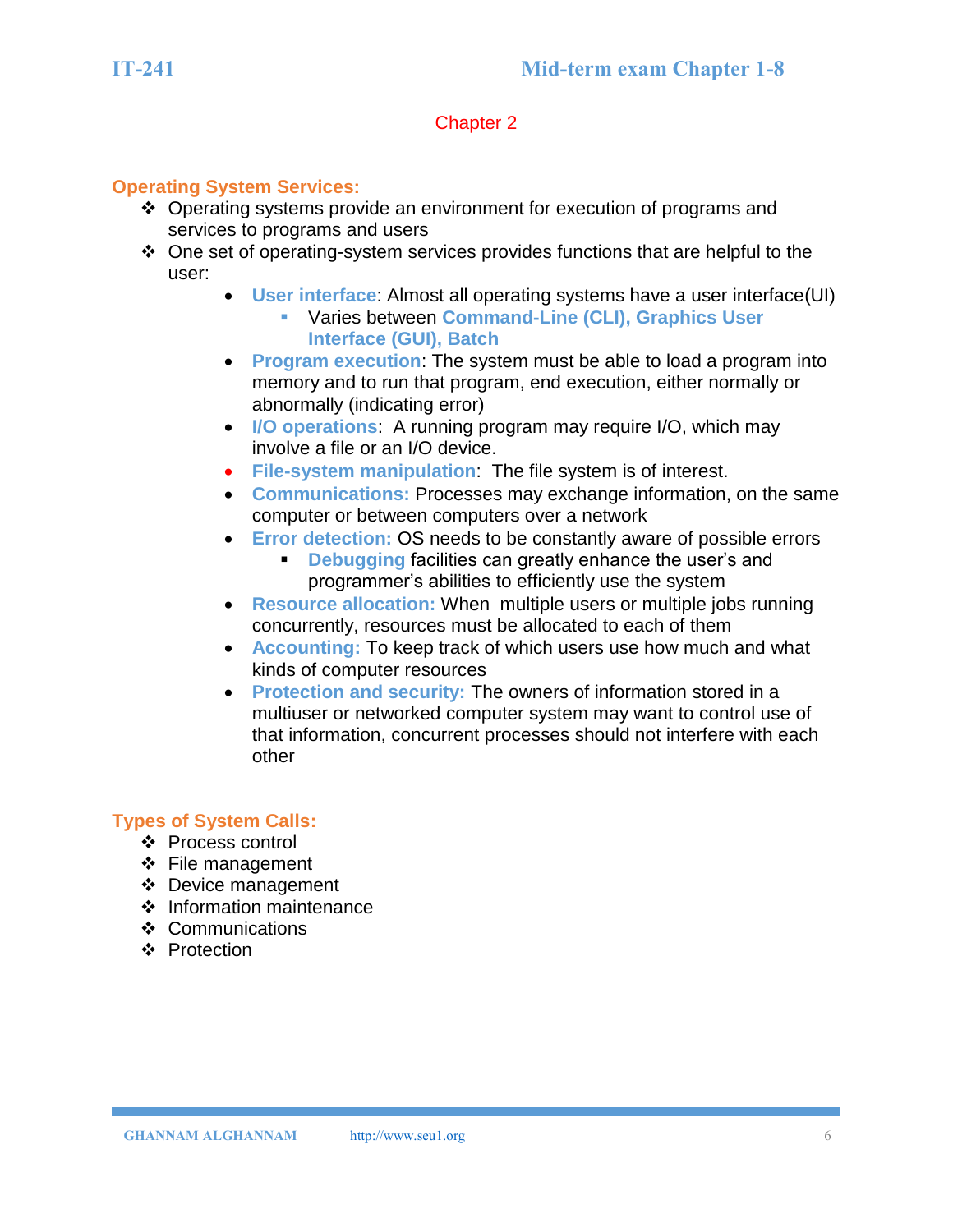## **System Programs**

- ❖ System programs provide a convenient environment for program development and execution. They can be divided into:
	- o File manipulation
	- o Status information sometimes stored in a File modification
	- o Programming language support
	- o Program loading and execution
	- o Communications
	- o Background services
	- o Application programs
- ❖ **File management**  Create, delete, copy, rename, print, dump, list, and generally manipulate files and directories
- ❖ **Status information**
	- $\circ$  Some ask the system for info date, time, amount of available memory, disk space, number of users
	- o Others provide detailed performance, logging, and debugging information
	- o Some systems implement a **registry** used to store and retrieve configuration information
- ❖ **File modification**
	- o Text editors to create and modify files
	- o Special commands to search contents of files or perform transformations of the text
- ❖ **Programming-language support**: Compilers, assemblers, debuggers and interpreters sometimes provided
- ❖ **Program loading and execution**: Absolute loaders, relocatable loaders, linkage editors, and overlay-loaders, debugging systems for higher-level and machine language
- ❖ **Communications**: Provide the mechanism for creating virtual connections among processes, users, and computer systems
	- o Allow users to send messages to one another's screens, browse web pages, send electronic-mail messages.
- ❖ **Background Services:** Launch at boot time
- ❖ **Application programs:** Don't pertain to system, Run by users

# **System Boot:**

- ❖ When power initialized on system, execution starts at a fixed memory location o **Firmware** ROM used to hold initial boot code
- ❖ Operating system must be made available to hardware so hardware can start it
	- o Small piece of code **bootstrap loader**, stored in **ROM** or **EEPROM** locates the kernel, loads it into memory, and starts it
	- o Sometimes two-step process where **boot block** at fixed location loads bootstrap loader
- ❖ Common bootstrap loader, **GRUB**, allows selection of kernel from multiple disks, versions, kernel options
- ❖ Kernel loads and system is then **running**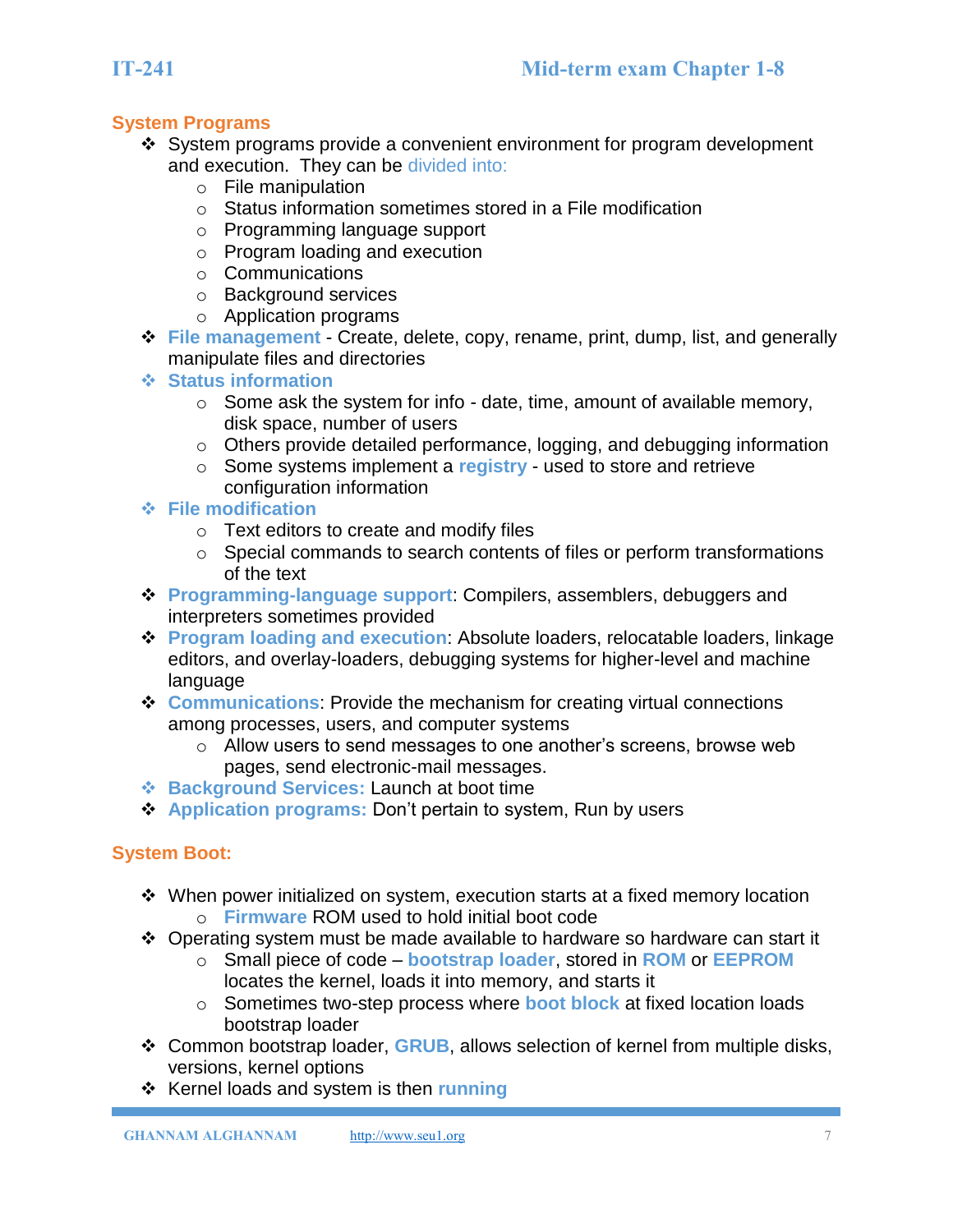#### **Process Concept**

- ❖ An operating system executes a variety of programs:
	- o Batch system **jobs**
	- o Time-shared systems **user programs** or **tasks**
- ❖ Textbook uses the terms **job** and **process** almost interchangeably
- ❖ **Process** a program in execution; process execution must progress in sequential fashion parts:
	- o The program code, also called **text section**
	- o Current activity including **program counter**, processor registers
	- o **Stack** containing temporary data
	- o **Data section** containing global variables
	- o **Heap** containing memory dynamically allocated during run time
- ❖ Program is **passive** entity stored on disk (**executable file**), process is **active**
	- o Program becomes process when executable file loaded into memory
- ❖ One program can be several processes

#### **Process State:**

- ❖ As a process executes, it changes *state*
	- o **new**: The process is being created
	- o **running**: Instructions are being executed
	- o **waiting**: The process is waiting for some event to occur
	- o **ready**: The process is waiting to be assigned to a processor
	- o **terminated**: The process has finished execution

## **CPU Switch from Process to Process:**

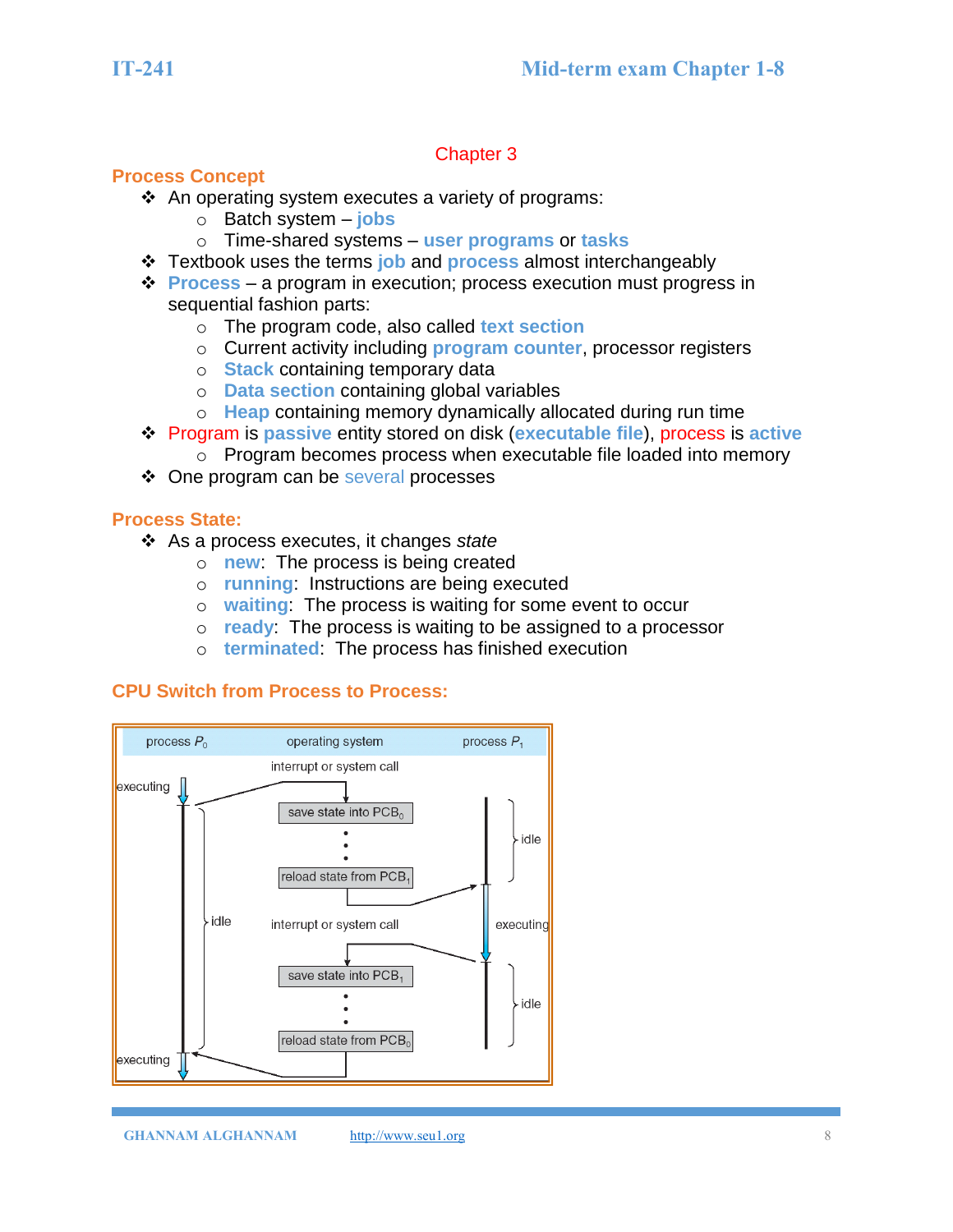# **Process Control Block (PCB) (task control block)**

- ❖ **Process state**: running, waiting.
- ❖ **Program counter**: location of instruction to next execute
- ❖ **CPU registers**: contents of all process-centric registers
- ❖ **CPU scheduling information**: priorities, scheduling queue pointers
- ❖ **Memory**-**management information**: memory allocated to the process
- ❖ **Accounting information**: CPU used, clock time elapsed since start, time limits
- ❖ **I/O status information**: I/O devices allocated to process, list of open files

#### **Threads**

- ❖ process has a single thread of execution
- ❖ Consider having multiple program counters per process
	- o Multiple locations can execute at once
		- Multiple threads of control -> **threads**
- ❖ Must then have storage for thread details, multiple program counters in PCB

#### **Process Scheduling**

- ❖ Maximize CPU use, quickly switch processes onto CPU for time sharing
- ❖ **Process scheduler** selects available processes for next execution on CPU

#### **scheduling queues of processes**

- ❖ **Job queue:** set of all processes in the system
- ❖ **Ready queue**: set of all processes residing in main memory, ready and waiting to execute
- ❖ **Device queues** set of processes waiting for an I/O device

#### **Schedulers**

- ❖ **Long-term scheduler (**or **job scheduler**) selects which processes should be brought into the ready queue, invoked very infrequently (seconds, minutes), and controls the **degree of multiprogramming.**
- ❖ **Short-term scheduler (**or **CPU scheduler**) selects which process should be executed next and allocates CPU, invoked very frequently (milliseconds).

#### **Processes can be described as either:**

- ❖ **I/O-bound process**: spends more time doing I/O than computations.
- ❖ **CPU-bound process**: spends more time doing computations.

#### **Context Switch**

❖ When CPU switches to another process, the system must **save the state** of the old process and load the **saved state** for the new process via a **context switch**

#### **Google Chrome Browser is multiprocess with 3 categories**

- ❖ **Browser** process manages user interface, disk and network I/O
- ❖ **Renderer** process renders web pages, deals with HTML, JavaScript, new one for each website opened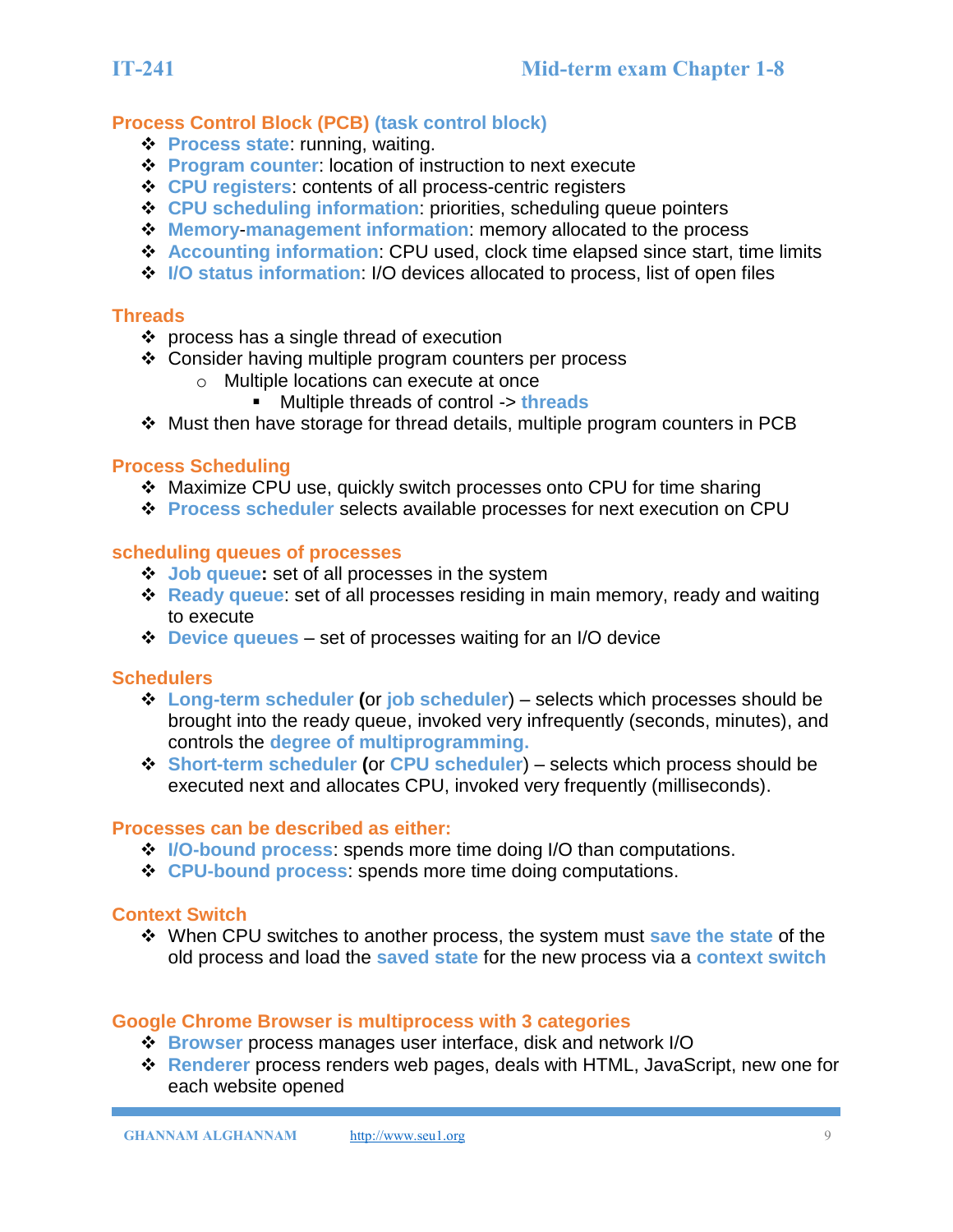❖ **Plug-in** process for each type of plug-in

#### **Synchronization**

- ❖ **Blocking** is considered **synchronous**
	- o **Blocking send** has the sender block until the message is received
	- o **Blocking receive** has the receiver block until a message is available
- ❖ **Non-blocking** is considered **asynchronous**
	- o **Non-blocking** send has the sender send the message and continue
	- o **Non-blocking** receive has the receiver receive a valid message or null

#### **Communications in Client-Server Systems:**

- ❖ Sockets
- ❖ Remote Procedure Calls
- ❖ Pipes
- ❖ Remote Method Invocation (Java)
- A socket is identified by an IP address concatenated with a port number
- **A loopback** is a special IP address: 127.0.0.1. When a computer refers to IP address 127.0.0.1, it is referring to itself. When using sockets for client/server communication, this mechanism allows a client and server on the same host to communicate using the TCP/IP protocol.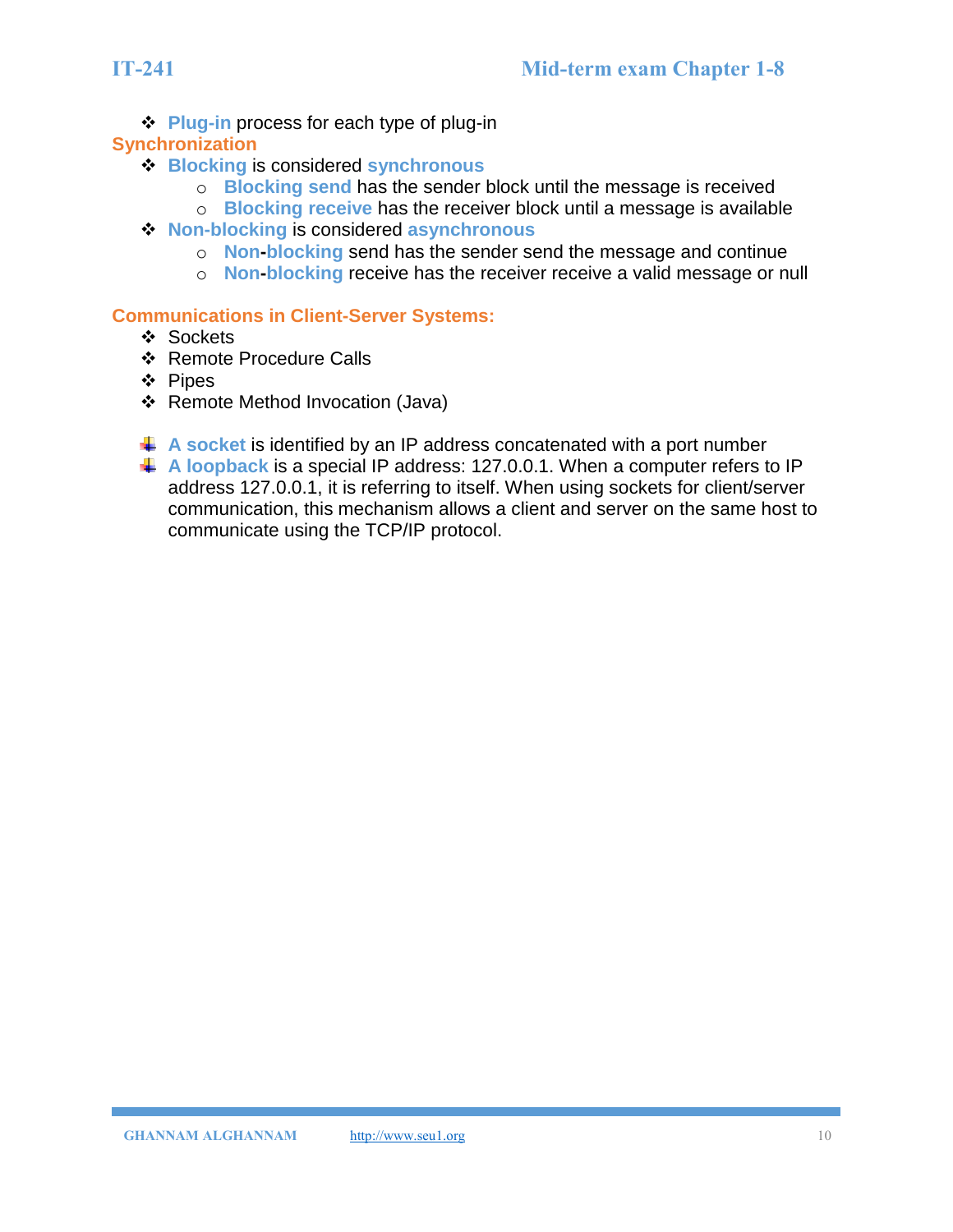#### **benefits of multithreaded programming**

- ❖ **Responsiveness**: may allow continued execution if part of process is blocked, especially important for user interfaces
- ❖ **Resource Sharing**: threads share resources of process, easier than shared memory or message passing
- ❖ **Economy**: cheaper than process creation, thread switching lower overhead than context switching
- ❖ **Scalability**: process can take advantage of multiprocessor architectures

#### **Multicore Programming (multiprocessor):**

- ❖ Dividing activities
- ❖ Balance
- ❖ Data splitting
- ❖ Data dependency
- ❖ Testing and debugging
- **Parallelism** (**multi-core)** implies a system can perform more than one task simultaneously
	- o **Data parallelism** distributes subsets of the same data across multiple cores, same operation on each
	- o **Task parallelism** distributing threads across cores, each thread performing unique operation
- **↓ Concurrency (single-core)** supports more than one task making progress, Single processor / core, scheduler providing concurrency

# **Single and Multithreaded Processes**

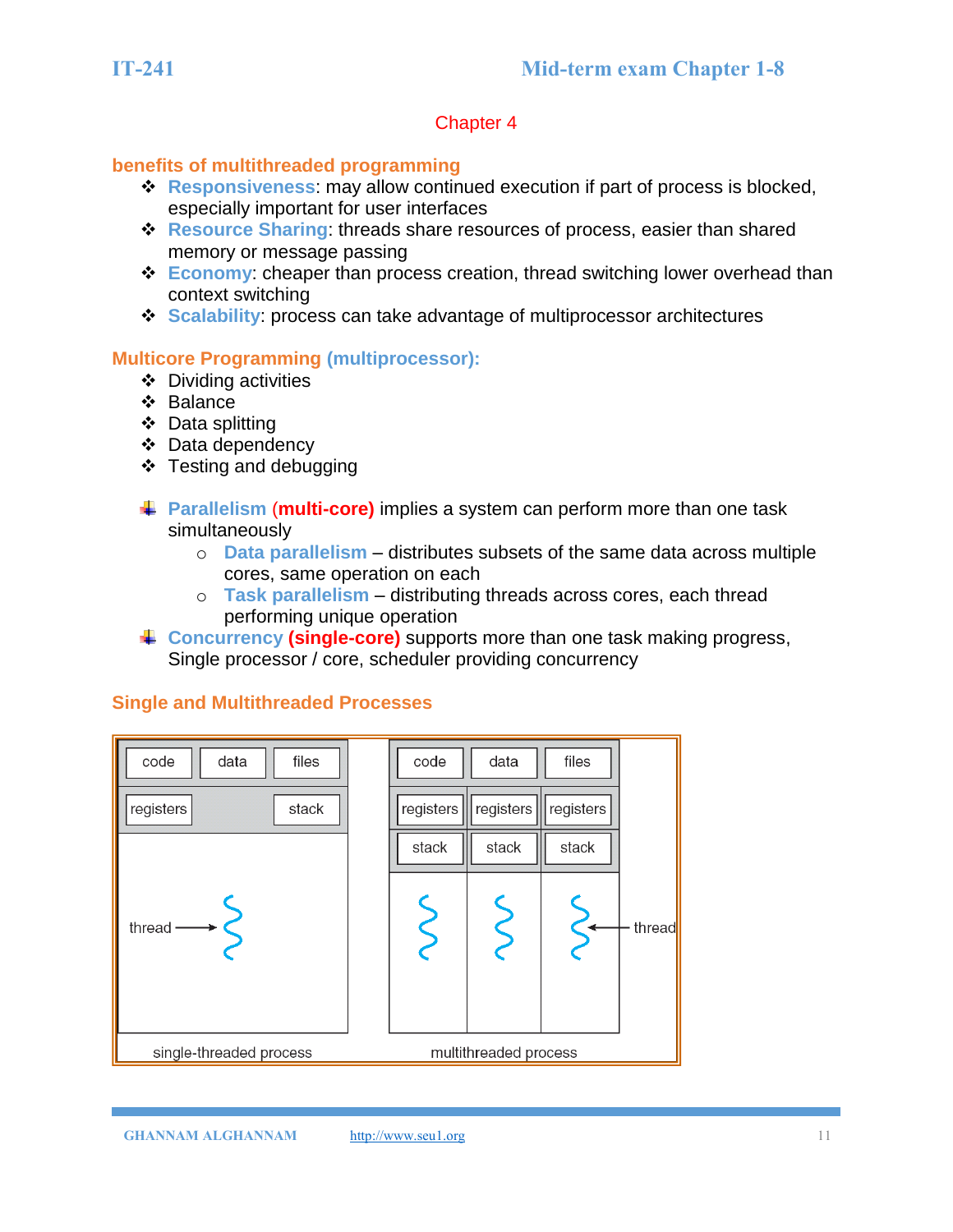### **Multithreading Models**

- ❖ **Many-to-One**
	- o Many user-level threads mapped to single kernel thread
	- o One thread blocking causes all to block
	- o Multiple threads may not run in parallel on muticore system because only one may be in kernel at a time
- ❖ **One-to-One**
	- o Each user-level thread maps to kernel thread
	- o Creating a user-level thread creates a kernel thread
	- o More concurrency than many-to-one
	- o Number of threads per process sometimes restricted due to overhead
- ❖ **Many-to-Many**
	- o Allows many user level threads to be mapped to many kernel threads
	- o Allows the operating system to create enough kernel threads
- ❖ **Two-level Model:** allows a user thread to be bound to kernel thread

#### **Threading Issues**

- ❖ Semantics of **fork ()** and **exec ()** system calls
- ❖ Signal handling
	- o Synchronous and asynchronous
- ❖ Thread cancellation of target thread
	- o Asynchronous or deferred
	- o Thread-local storage
	- o Scheduler Activations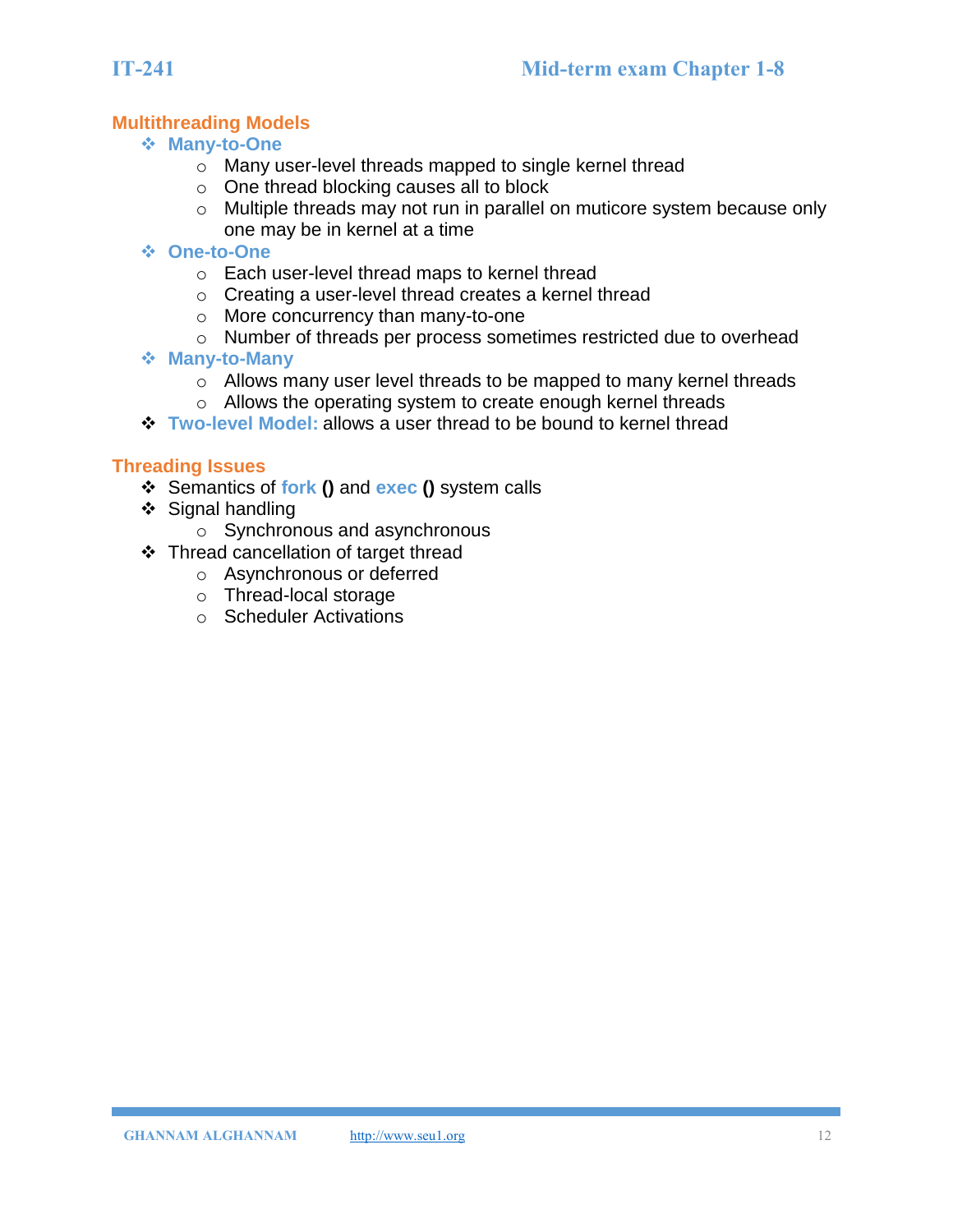## **Dispatcher**

- ❖ gives control of the CPU to the process selected by the short-term scheduler; this involves:
	- o switching context
	- o switching to user mode
	- $\circ$  jumping to the proper location in the user program to restart that program
- ❖ **Dispatch latency** time it takes for the dispatcher to stop one process and start another running

# **Scheduling Criteria**

- ❖ **CPU utilization**: keep the CPU as busy as possible
- ❖ **Throughput**: # of processes that complete their execution per time unit
- ❖ **Turnaround time**: amount of time to execute a particular process
- ❖ **Waiting time**: amount of time a process has been waiting in the ready queue
- ❖ **Response time**: amount of time it takes from when a request was submitted until the first response is produced, not output (for time-sharing environment)

# **First-Come, First-Served (FCFS) Scheduling (read from slides)**

- ❖ فكرته: المهمة التي تأتي أوال تنفذ أوال وبشكل كامل أي أنها تبقى في المعالج حتى تنتهي
- ❖ عيوبه: متوسط وقت االنتظار يعتمد بشكل كبير على ترتيب وصول المهام وكذلك أن مهمة قصيرة قد تنتظر مهمة طويلة في أنظمة الـ (time sharing)
	- ❖ مميزاته: بسيط
- ❖ **Convoy effect** short process behind long process

# **Shortest-Job-First (SJF) Scheduling (read from slides)**

- ❖ **فكرته :**أن المهمة التي ال تستغرق وقت طويل في المعالج تدخل اوال وتنقسم هذه الطريقة الى نوعان:
- o النوع االول: )**nonpreemptive**): عند قدوم عدد من المهام الى المعالج يأخذ الـمهمة التي ألتأخذ وقت طويل ولكن عند قدوم مهمة الوقت الالزم لها اقل من التي مع المعالج فانه يتم تجاهلها ويكمل المعالج عمله الى ان ينتهي
	- o النوع الثاني: (**preemptive**(: نفس الطريقة السابقة ولكن الفرق هو عند قدوم مهمة الوقت الالزم لها اقل من التي مع المعالج فان المعالج يوقف العملية ويضع المهمة التي معها في (<u>queue ready</u>)ويأخذ المهمة القادمة وهكذا
		- ❖ عيوبه: صعوبة برمجته وذلك لعدم معرفة الوقت الالزم لبقاء المهمة الجديدة في المعالج.
			- ❖ مميزاته: مثالي
		- ❖ Associate with each process the length of its next CPU burst
			- $\circ$  Use these lengths to schedule the process with the shortest time
		- $\div$  SJF is optimal gives minimum average waiting time for a given set of processes
			- o The difficulty is knowing the length of the next CPU request
			- o Could ask the user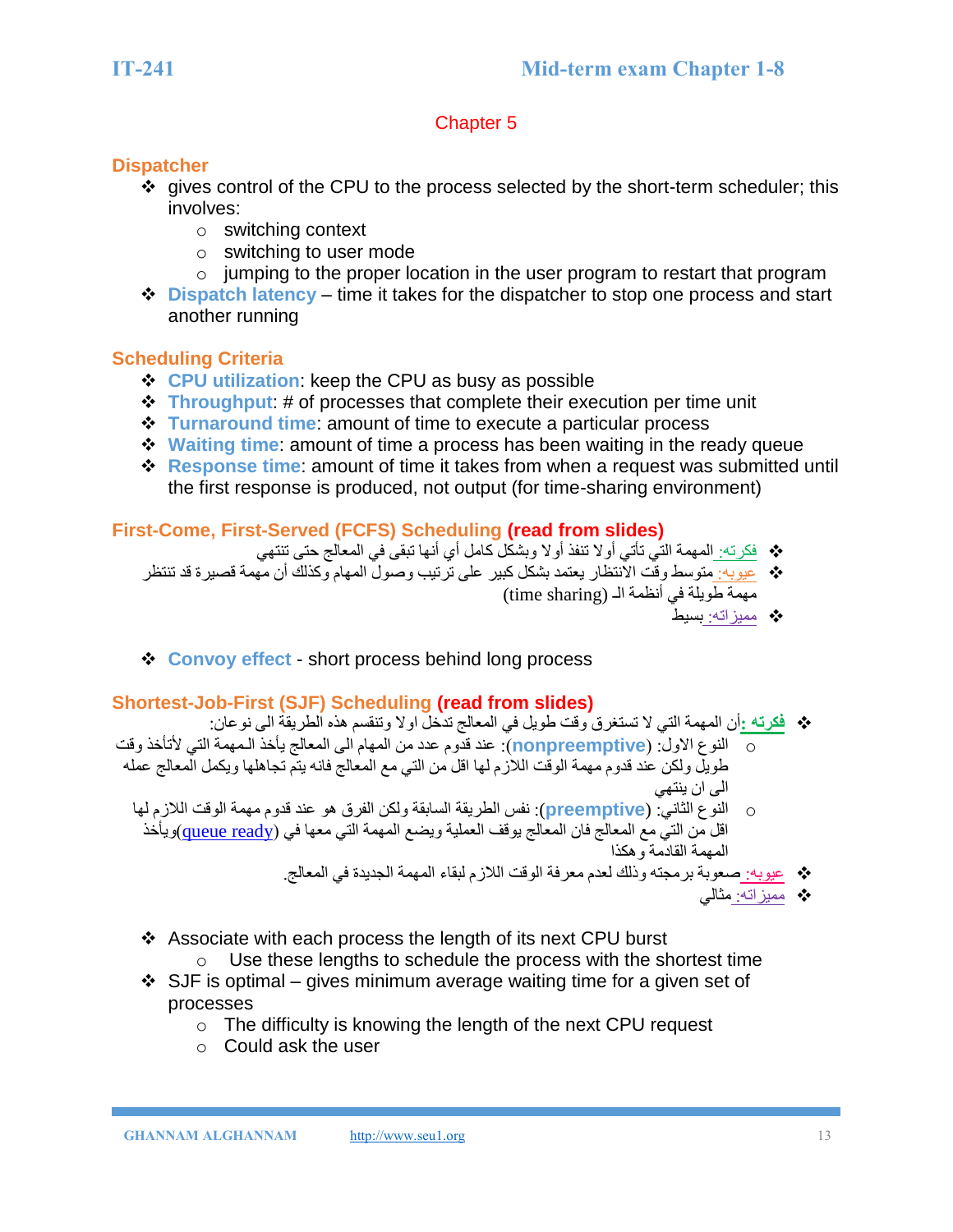# **Priority Scheduling (read from slides)**

- ❖ فكرته: يعتمد على (**number priority A** (وهو عباره عن رقم صحيح يأتي مع الـمهمة يمثل االولوية أي ان المهمة التي معها عدد صغير له اولويه أكبر )في نظام يونكس مثال( عن مهمة التي معها رقم كبير أي أن لها الحق في الدخول للمعالج
	- ❖ عيوبه: التجويع (**Starvation**(هو ان األقل أولوية قد ال تنفذ ابدا لذلك الحل هو تقليل الرقم الذي يمثل الـمهمة من فتره الى اخرى الى ان يصبح ذو اولويه عليا فينفذ (هذا بالنسبة للمهمة التي ليست لها اولويه عليا وذلك حتى لا تظل بدون تنفيذ(
		- ❖ A priority number (integer) is associated with each process
		- ❖ The CPU is allocated to the process with the **highest priority** (smallest integer highest priority)
			- o **Preemptive**
			- o **Nonpreemptive**
			- $\circ$  SJF is priority scheduling where priority is the inverse of predicted next CPU burst time
		- ❖ Problem **Starvation** low priority processes may never execute
		- $\triangle$  Solution  $\equiv$  Aging as time progresses increase the priority of the process

# **Round Robin (RR) (read from slides)**

فكرته: الطريقة هذه ال تنظر ألهمية الـمهمة جميعهم متساوون. يحدد وقت للمعالج ولنقل 20 عادة يكون 10 - 100 millisecondsومعنى ذلك ان المهمة سواء كانت لها أولوية او لا تأخذ 20 من الزمن فقط وتخرج من المعالج حتى ولو لم تنتهي إذا انتهت لا توجد مشكلة اما اذا لم تنتهي فإنها تخرج وتوضع في اخر الطابور

- ❖ Each process gets a small unit of CPU time (time quantum q), usually 10-100 milliseconds. After this time has elapsed, the process is preempted and added to the end of the ready queue.
- $\div$  If there are n processes in the ready queue and the time quantum is q, then each process gets 1/n of the CPU time in chunks of at most q time units at once. No process waits more than (n-1)q time units.
- ❖ Timer interrupts every quantum to schedule next process
- ❖ Performance
	- $\circ$  q large  $\Rightarrow$  FIFO
	- $\circ$  q small  $\Rightarrow$  q must be large with respect to context switch, otherwise overhead is too high

# **Thread Scheduling**

- ❖ Distinction between user-level and kernel-level threads
- ❖ When threads supported, threads scheduled, not processes
- ❖ Many-to-one and many-to-many models, thread library schedules user-level threads to run on LWP
	- o Known as process-contention scope (PCS) since scheduling competition is within the process
	- o Typically done via priority set by programmer
- ❖ Kernel thread scheduled onto available CPU is system-contention scope (SCS) competition among all threads in system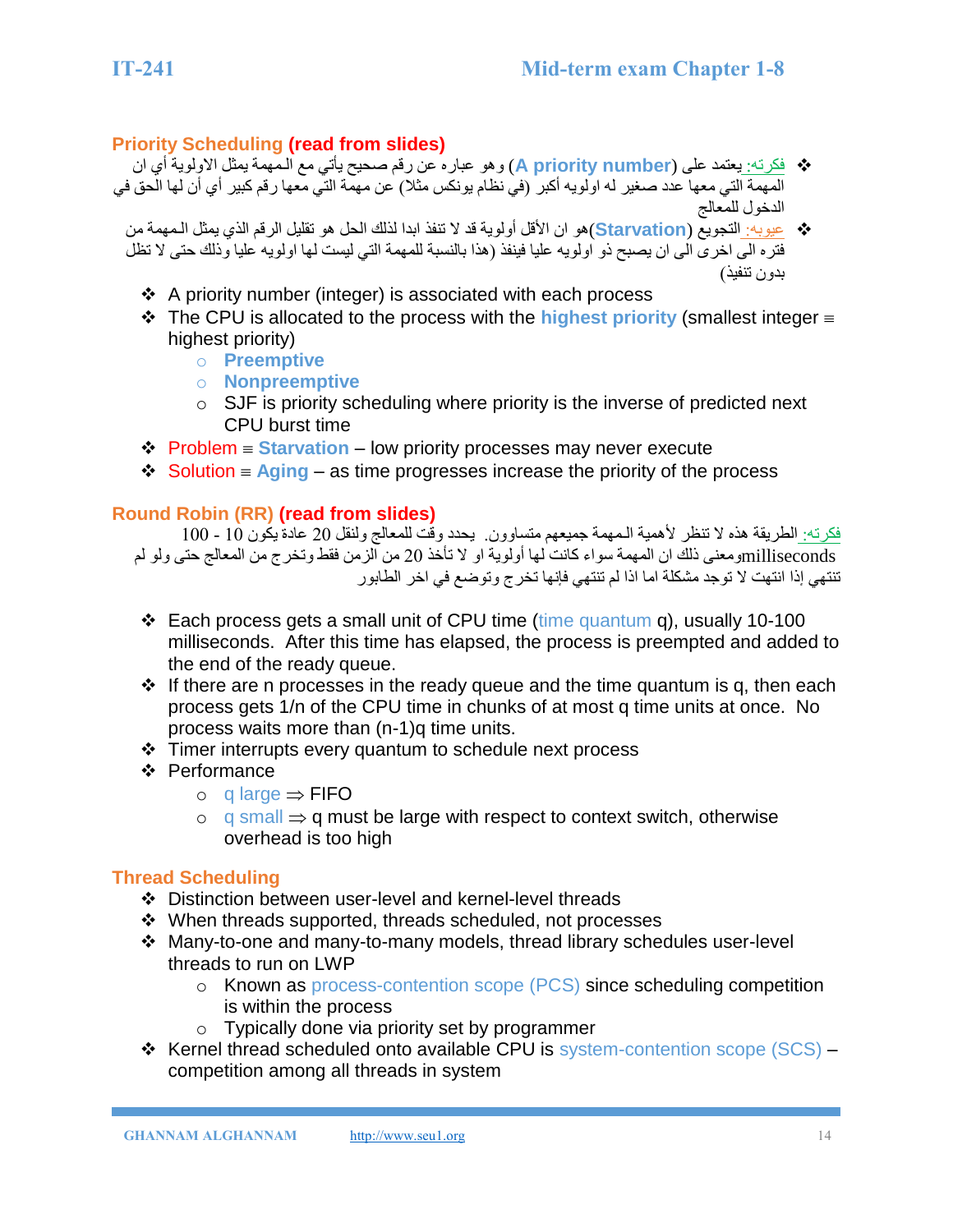#### **Multilevel Queue**

- ❖ Ready queue is partitioned into separate queues, eg:
	- o foreground (interactive)
	- o background (batch)
- ❖ Process permanently in a given queue
	- o Each queue has its own scheduling algorithm:
	- $\circ$  foreground RR
	- $\circ$  background FCFS
	- o Scheduling must be done between the queues:
	- o Fixed priority scheduling; (i.e., serve all from foreground then from background). Possibility of starvation.
	- $\circ$  Time slice each queue gets a certain amount of CPU time which it can schedule amongst its processes; i.e., 80% to foreground in RR
	- o 20% to background in FCFS
- ❖ Multilevel-feedback-queue scheduler defined by the following parameters:
	- o number of queues
	- o scheduling algorithms for each queue
	- o method used to determine when to upgrade a process
	- o method used to determine when to demote a process
	- o method used to determine which queue a process will enter when that process needs service

#### **Multiple-Processor Scheduling**

- ❖ CPU scheduling more complex when multiple CPUs are available
- **❖** Homogeneous processors within a multiprocessor
- ❖ Asymmetric multiprocessing only one processor accesses the system data structures, alleviating the need for data sharing
- ❖ Symmetric multiprocessing **(**SMP) each processor is self-scheduling, all processes in common ready queue, or each has its own private queue of ready processes
	- o Currently, most common
- ❖ Processor affinity process has affinity for processor on which it is currently running
	- o soft affinity
	- o hard affinity
	- o Variations including processor sets

## **Multiple-Processor Scheduling – Load Balancing**

- ❖ If SMP, need to keep all CPUs loaded for efficiency
- ❖ Load balancing attempts to keep workload evenly distributed
- ❖ Push migration periodic task checks load on each processor, and if found pushes task from overloaded CPU to other CPUs
- $\div$  Pull migration idle processors pull waiting task from busy processor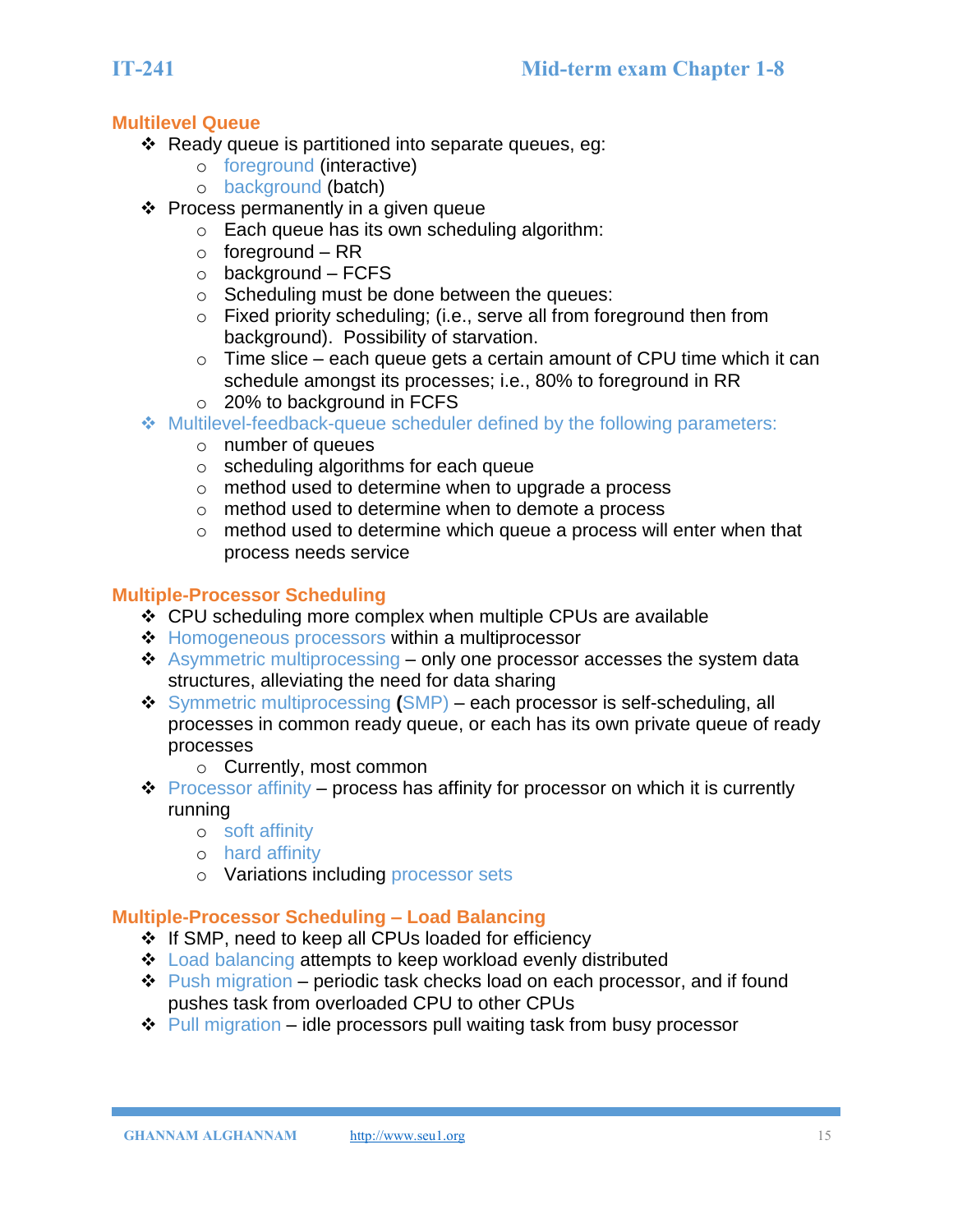### **Race Condition**

- ❖ Because of the timing and which process starts first
- ❖ There is a chance that *different executions may end up with different results*

## **Critical Section Problem**

- ❖ Each process has critical section segment of code
	- o Process may be changing common variables, updating table, writing file.
	- o When one process in critical section, no other may be in its critical section
	- o Critical section problem is to design protocol to solve this
- ❖ Each process must ask permission to enter critical section in entry section, may follow critical section with exit section, then remainder section

# **Solution to Critical-Section Problem**

- ❖ Mutual Exclusion If Process Pi is executing in its critical section, then no other processes can be executing in their critical sections
- **◆ Progress If no process is executing in its critical section and there exist some** processes that wish to enter their critical section, then the selection of the processes that will enter the critical section next cannot be postponed indefinitely
- ❖ Bounded Waiting A bound must exist on the number of times that other processes can enter their critical sections after a process has made a request to enter its critical section and before that request is granted
	- o Assume that each process executes at a nonzero speed
	- o No assumption concerning relative speed of the n processes
- ❖ Two approaches depending on if kernel is preemptive or non-preemptive
	- o Preemptive allows preemption of process when running in kernel mode
	- o Non-preemptive runs until exits kernel mode, blocks, or voluntarily yields CPU
		- Essentially free of race conditions in kernel mode

## **Mutex Locks**

- ❖ Previous solutions are complicated and generally inaccessible to application programmers
- ❖ OS designers build software tools to solve critical section problem
- ❖ Simplest is Mutex lock
- ❖ Product critical regions with it by first acquire **()** a lock then release **()** it o Boolean variable indicating if lock is available or not
- ❖ Calls to acquire **()** and release **()** must be atomic
	- o Usually implemented via hardware atomic instructions
- ❖ But this solution requires busy waiting
	- o This lock therefore called a spinlock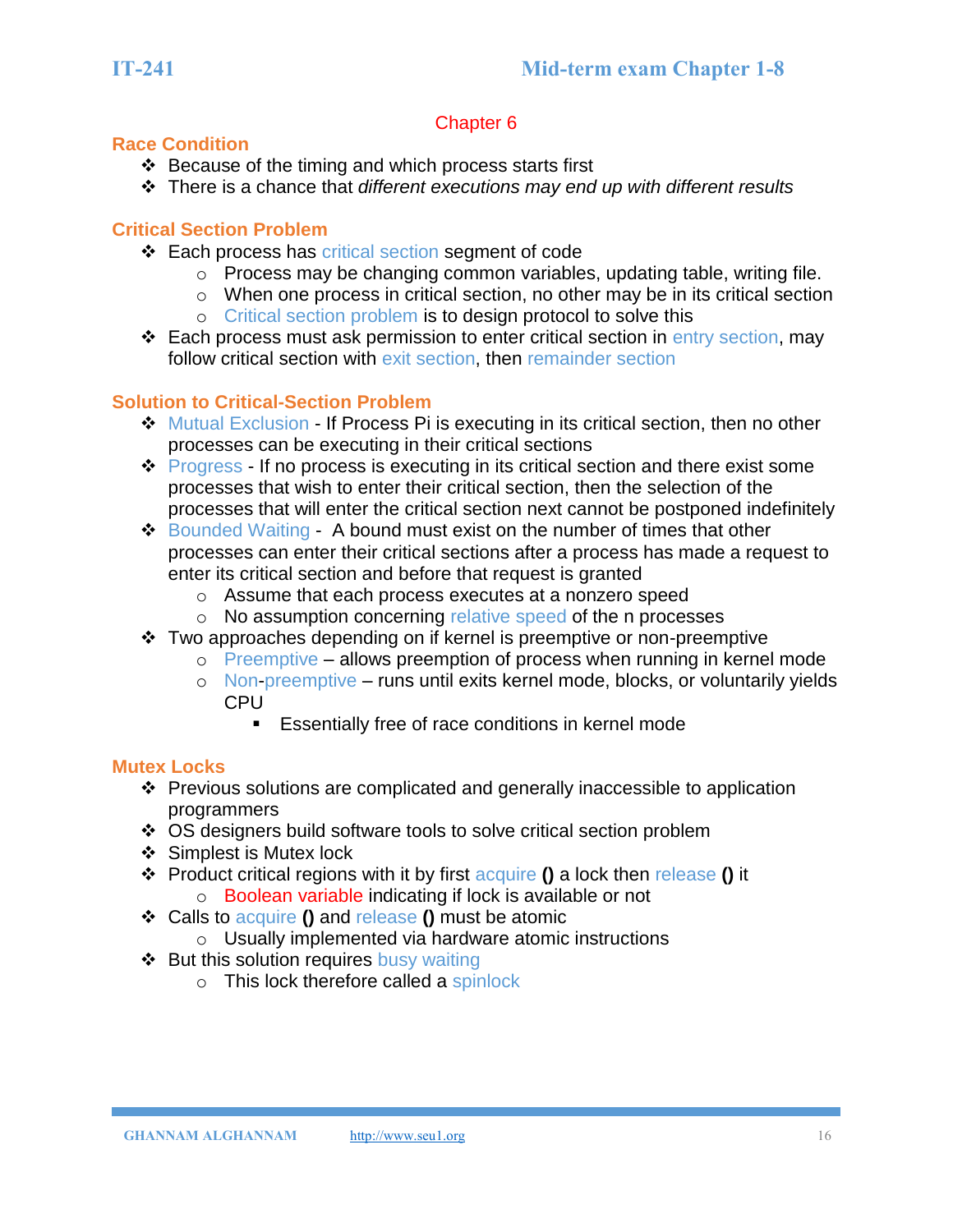# **Semaphore**

- ❖ Synchronization tool that does not require busy waiting
- ❖ Semaphore *S* integer variable
- ❖ Two standard operations modify *S*: wait **()** and signal ()  $\circ$  Originally called P () and V ()
- ❖ Less complicated
- ❖ Can only be accessed via two indivisible (atomic) operations

## **Classical Problems of Synchronization**

- ❖ Classical problems used to test newly-proposed synchronization schemes
	- o Bounded-Buffer Problem
	- o Readers and Writers Problem
	- o Dining-Philosophers Problem

## **Bounded-Buffer Problem**

- ❖ *n* buffers, each can hold one item
- ❖ Semaphore **Mutex** initialized to the value 1
- ❖ Semaphore **full** initialized to the value 0
- ❖ Semaphore **empty** initialized to the value n

## **Readers and Writers Problem**

- ❖ A data set is shared among a number of concurrent processes
	- o Readers only read the data set; they do *not* perform any updates
	- $\circ$  Writers can both read and write
- $\div$  Problem allow multiple readers to read at the same time
	- $\circ$  Only one single writer can access the shared data at the same time
	- o Several variations of how readers and writers are treated all involve priorities
- ❖ Shared Data
	- o Data set
	- o Semaphore **rw\_mutex** initialized to 1
	- o Semaphore **Mutex** initialized to 1
	- o Integer **read\_count** initialized to 0

## ❖ **Readers-Writers Problem Variations**

- o *First* variation no reader kept waiting unless writer has permission to use shared object
- o *Second* variation once writer is ready, it performs write asap
- o Both may have starvation leading to even more variations
- o Problem is solved on some systems by kernel providing reader-writer locks

## **Dining-Philosophers Problem**

- ❖ Philosophers spend their lives thinking and eating
- ❖ Don't interact with their neighbors, occasionally try to pick up 2 chopsticks (one at a time) to eat from bowl
	- o Need both to eat, then release both when done
- $\div$  In the case of 5 philosophers
	- o Shared data
		- Bowl of rice (data set)
		- Semaphore chopstick [5] initialized to 1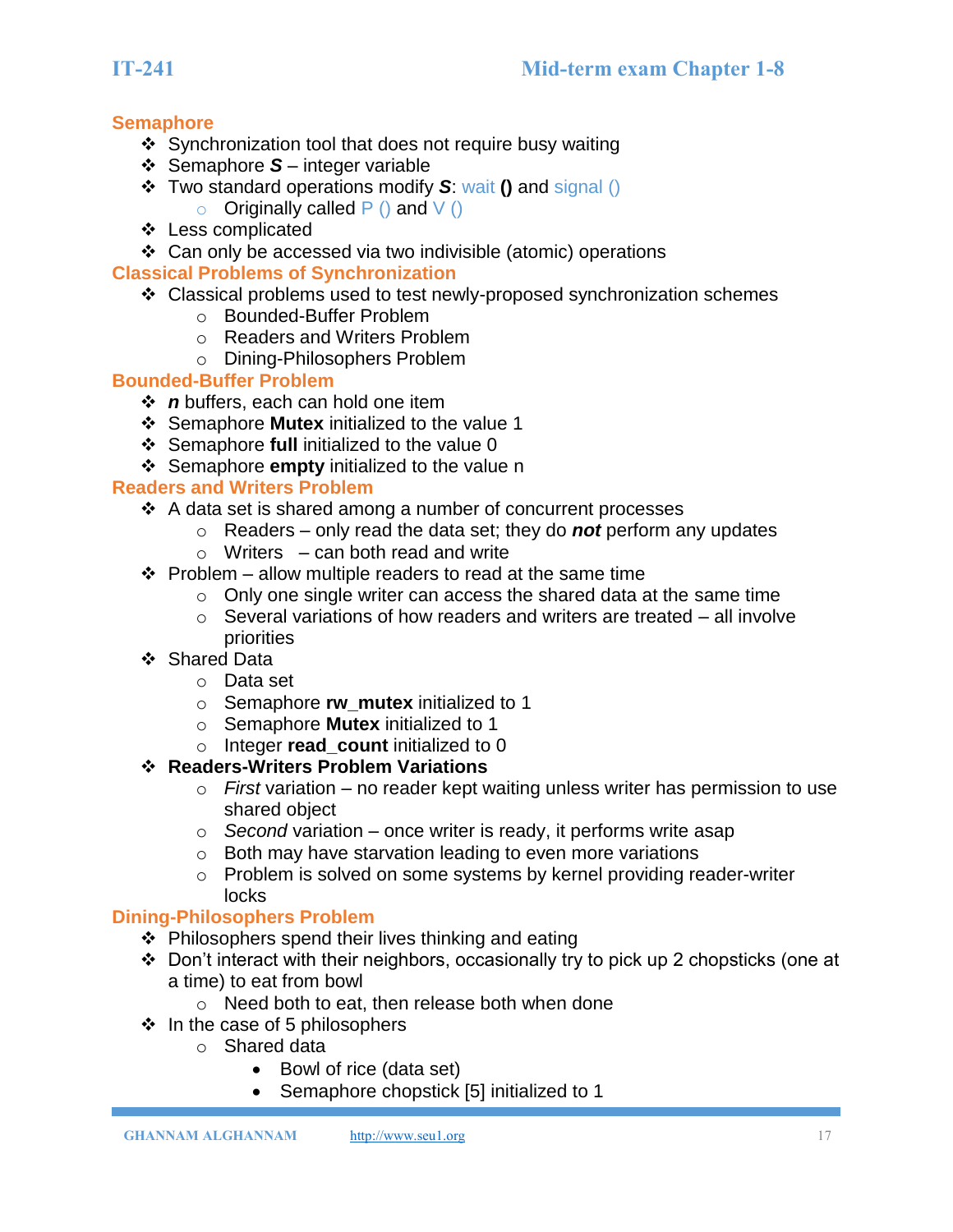## **Deadlock Characterization**

- ❖ Mutual exclusion: only one process at a time can use a resource
- ❖ Hold and wait: a process holding at least one resource is waiting to acquire additional resources held by other processes
- ❖ No preemption: a resource can be released only voluntarily by the process holding it, after that process has completed its task
- ❖ Circular wait: there exists a set {P0, P1, …, Pn} of waiting processes such that P0 is waiting for a resource that is held by P1, P1 is waiting for a resource that is held by P2, ..., Pn–1 is waiting for a resource that is held by Pn, and Pn is waiting for a resource that is held by P0.

# **Resource-Allocation Graph (read from slides)**

- ❖ A set of vertices V and a set of edges E.
- ❖ V is partitioned into two types:
	- $\circ$  P = {P1, P2, ..., Pn}, the set consisting of all the processes in the system
	- $\circ$  R = {R1, R2, ..., Rm}, the set consisting of all resource types in the system
- ❖ request edge: directed edge  $Pi \rightarrow RI$
- ❖ assignment edge: directed edge  $\text{R}$   $\rightarrow$  Pi

# **Basic Facts**

- **❖** If graph contains no cycles  $\Rightarrow$  no deadlock
- $\div$  If graph contains a cycle  $\Rightarrow$ 
	- o if only one instance per resource type, then deadlock
- o if several instances per resource type, possibility of deadlock

## **Methods for Handling Deadlocks**

- ❖ Ensure that the system will never enter a deadlock state
- ❖ Allow the system to enter a deadlock state and then recover
- ❖ Ignore the problem and pretend that deadlocks never occur in the system; used by most operating systems, including UNIX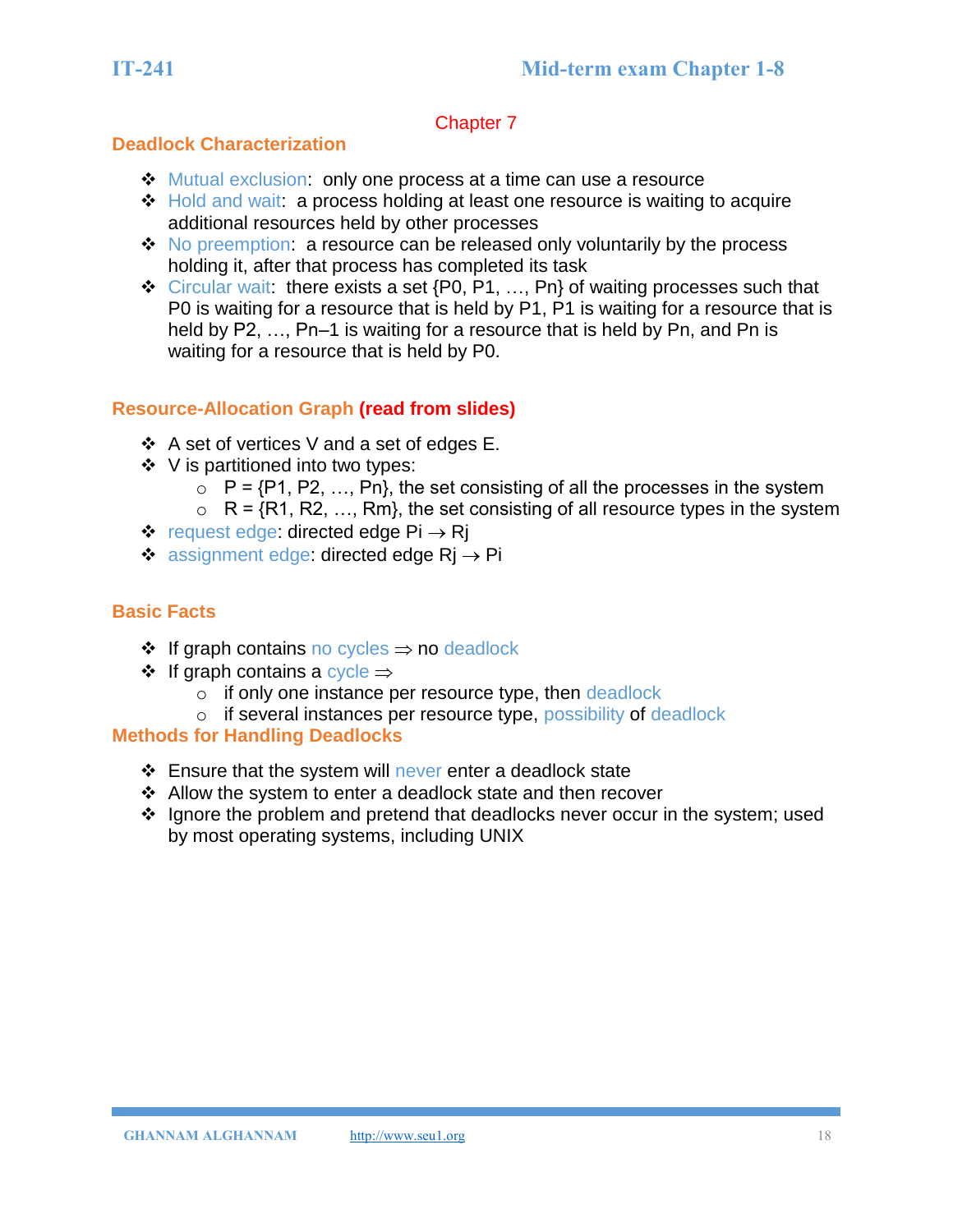# **Deadlock Prevention**

- ❖ Mutual Exclusion not required for sharable resources; must hold for nonsharable resources
- ❖ Hold and Wait must guarantee that whenever a process requests a resource, it does not hold any other resources
	- o Require process to request and be allocated all its resources before it begins execution, or allow process to request resources only when the process has none
	- o Low resource utilization; starvation possible
- ❖ No Preemption:
	- o If a process that is holding some resources requests another resource that cannot be immediately allocated to it, then all resources currently being held are released
	- o Preempted resources are added to the list of resources for which the process is waiting
	- o Process will be restarted only when it can regain its old resources, as well as the new ones that it is requesting
- ❖ Circular Wait: impose a total ordering of all resource types, and require that each process requests resources in an increasing order of enumeration

# **Safe State**

- ❖ When a process requests an available resource, system must decide if immediate allocation leaves the system in a safe state
- ❖ System is in safe state if there exists a sequence <P1, P2, …, Pn> of ALL the processes in the systems such that for each Pi, the resources that Pi can still request can be satisfied by currently available resources + resources held by all the Pi, with  $i < I$
- ❖ That is:
	- o If Pi resource needs are not immediately available, then Pi can wait until all Pj have finished
	- o When Pj is finished, Pi can obtain needed resources, execute, return allocated resources, and terminate
	- o When Pi terminates, Pi +1 can obtain its needed resources, and so on

## **Basic Facts**

- **❖** If a system is in safe state,  $\Rightarrow$  no deadlocks
- $\div$  If a system is in unsafe state  $\Rightarrow$  possibility of deadlock
- ❖ Avoidance ensure that a system will never enter an unsafe state

## **Avoidance algorithms**

- ❖ Single instance of a resource type
	- o Use a resource-allocation graph
- ❖ Multiple instances of a resource type
	- o Use the banker's algorithm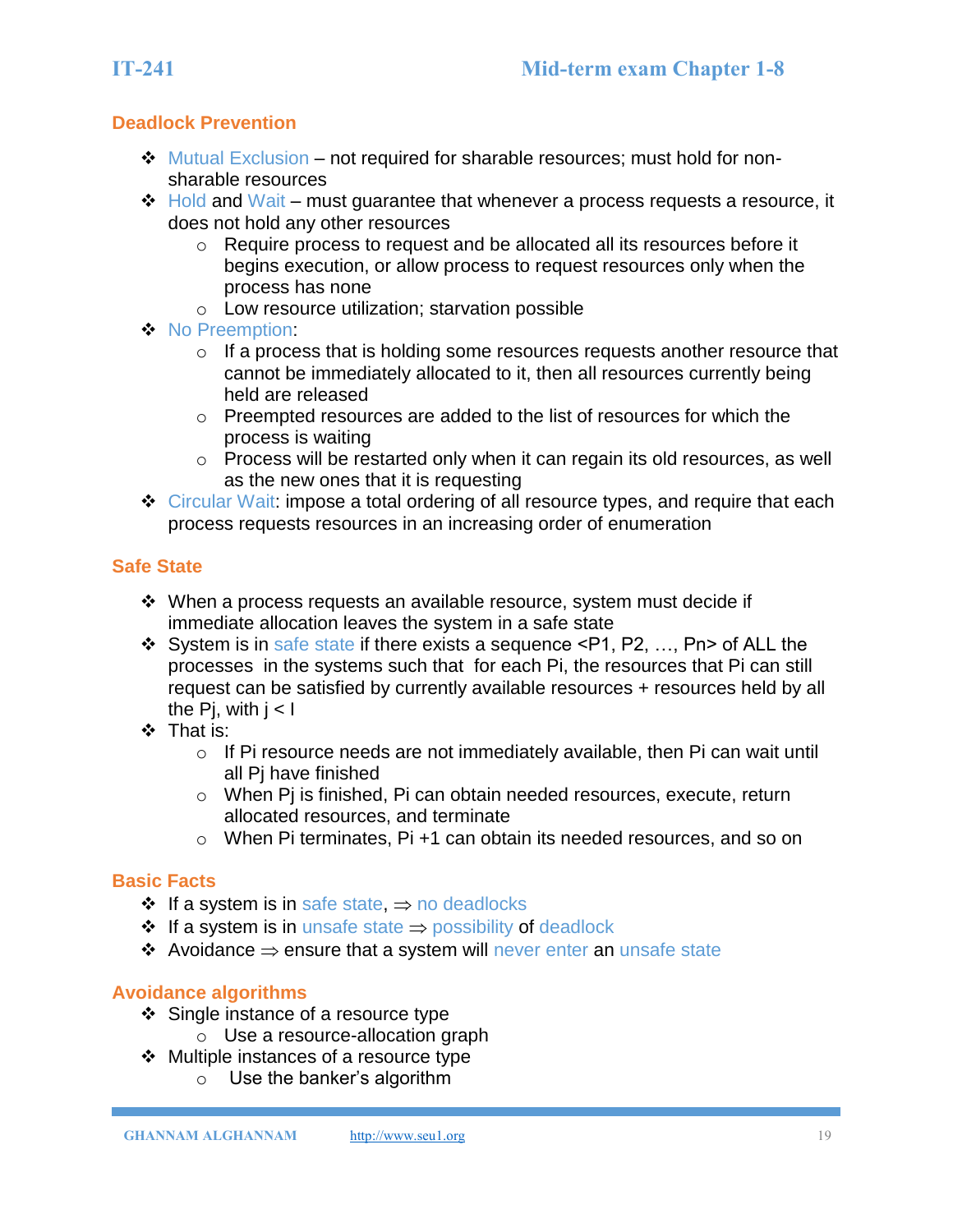# **Recovery from Deadlock: Process Termination**

- ❖ Abort all deadlocked processes
- ❖ Abort one process at a time until the deadlock cycle is eliminated
- ❖ In which order, should we choose to abort?
	- 1. Priority of the process
	- 2. How long process has computed, and how much longer to completion
	- 3. Resources the process has used
	- 4. Resources process needs to complete
	- 5. How many processes will need to be terminated
	- 6. Is process interactive or batch?

#### **Recovery from Deadlock: Resource Preemption**

- ❖ Selecting a victim minimize cost
- ❖ Rollback return to some safe state, restart process for that state
- ❖ Starvation same process may always be picked as victim, include number of rollback in cost factor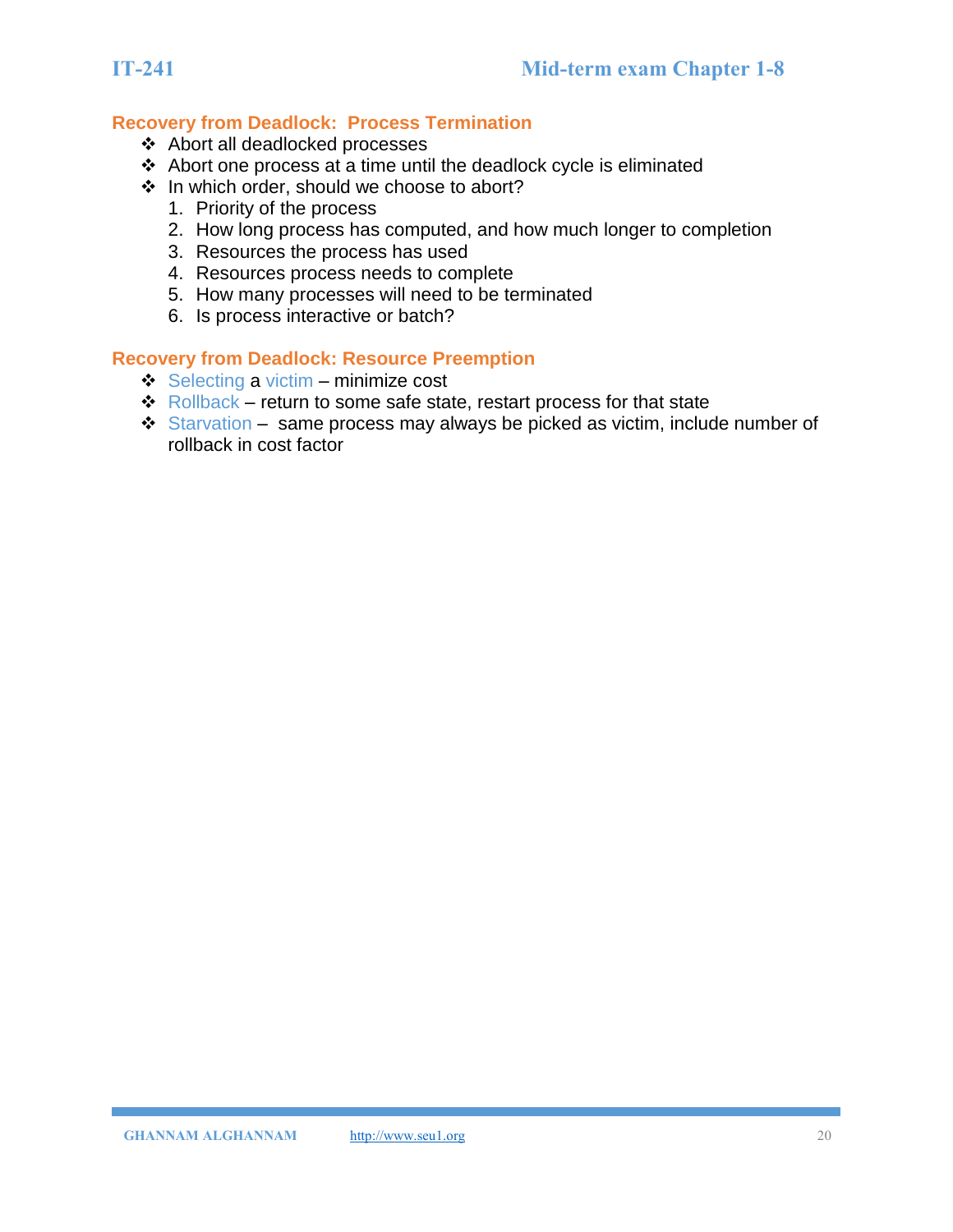## **Binding of Instructions and Data to Memory**

- ❖ Address binding of instructions and data to memory addresses can happen at three different stages
	- o Compile time: If memory location known a priori, absolute code can be generated; must recompile code if starting location changes
	- o Load time: Must generate relocatable code if memory location is not known at compile time
	- o Execution time: Binding delayed until run time if the process can be moved during its execution from one memory segment to another
		- Need hardware support for address maps (e.g., base and limit registers)

#### **Logical vs. Physical Address Space**

- ❖ The concept of a logical address space that is bound to a separate physical address space is central to proper memory management
	- $\circ$  Logical address generated by the CPU; also referred to as virtual address
	- o Physical address address seen by the memory unit
- ❖ Logical and physical addresses are the same in compile-time and load-time address-binding schemes; logical (virtual) and physical addresses differ in execution-time address-binding scheme
- ❖ Logical address space is the set of all logical addresses generated by a program
- ❖ Physical address space is the set of all physical addresses generated by a program

## **Dynamic relocation using a relocation register**

- ❖ Routine is not loaded until it is called
- ❖ Better memory-space utilization; unused routine is never loaded
- ❖ All routines kept on disk in relocatable load format
- ❖ Useful when large amounts of code are needed to handle infrequently occurring cases
- ❖ No special support from the operating system is required
	- o Implemented through program design
	- $\circ$  OS can help by providing libraries to implement dynamic loading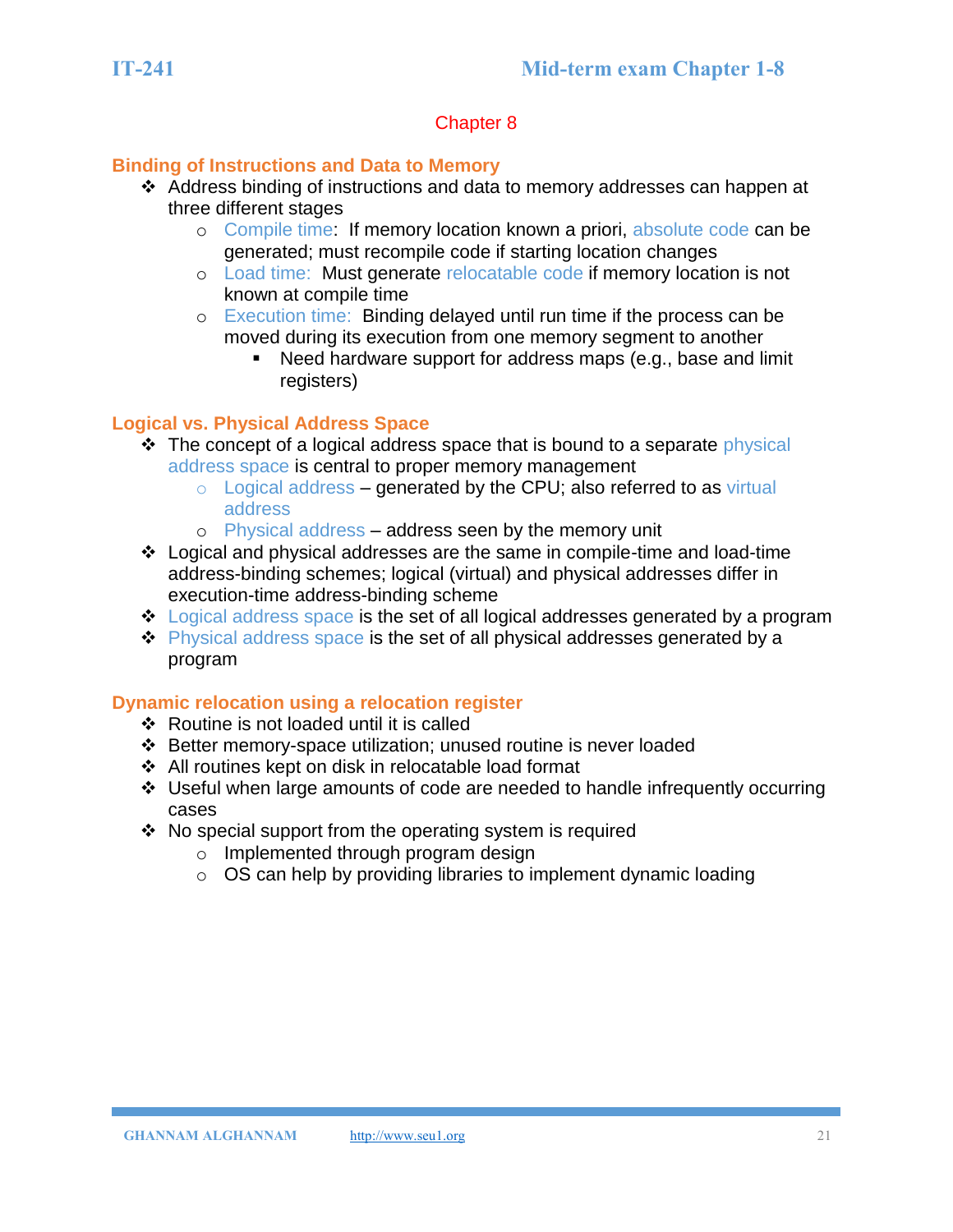# **Dynamic Linking**

- $\div$  Static linking system libraries and program code combined by the loader into the binary program image
- ❖ Dynamic linking –linking postponed until execution time
- ❖ Small piece of code, stub, used to locate the appropriate memory-resident library routine
- ❖ Stub replaces itself with the address of the routine, and executes the routine
- ❖ Operating system checks if routine is in processes' memory address
	- o If not in address space, add to address space
- ❖ Dynamic linking is particularly useful for libraries
- ❖ System also known as shared libraries
- ❖ Consider applicability to patching system libraries
	- o Versioning may be needed

# **Swapping**

- ❖ A process can be swapped temporarily out of memory to a backing store, and then brought back into memory for continued execution
	- o Total physical memory space of processes can exceed physical memory
- ❖ Backing store fast disk large enough to accommodate copies of all memory images for all users; must provide direct access to these memory images
- $\triangle$  Roll out, roll in swapping variant used for priority-based scheduling algorithms; lower-priority process is swapped out so higher-priority process can be loaded and executed
- ❖ Major part of swap time is transfer time; total transfer time is directly proportional to the amount of memory swapped
- ❖ System maintains a ready queue of ready-to-run processes which have memory images on disk
- ❖ Does the swapped-out process need to swap back in to same physical addresses?
- ❖ Depends on address binding method
	- o Plus, consider pending I/O to / from process memory space
- ❖ Modified versions of swapping are found on many systems (i.e., UNIX, Linux, and Windows)
	- o Swapping normally disabled
	- o Started if more than threshold amount of memory allocated
	- o Disabled again once memory demand reduced below threshold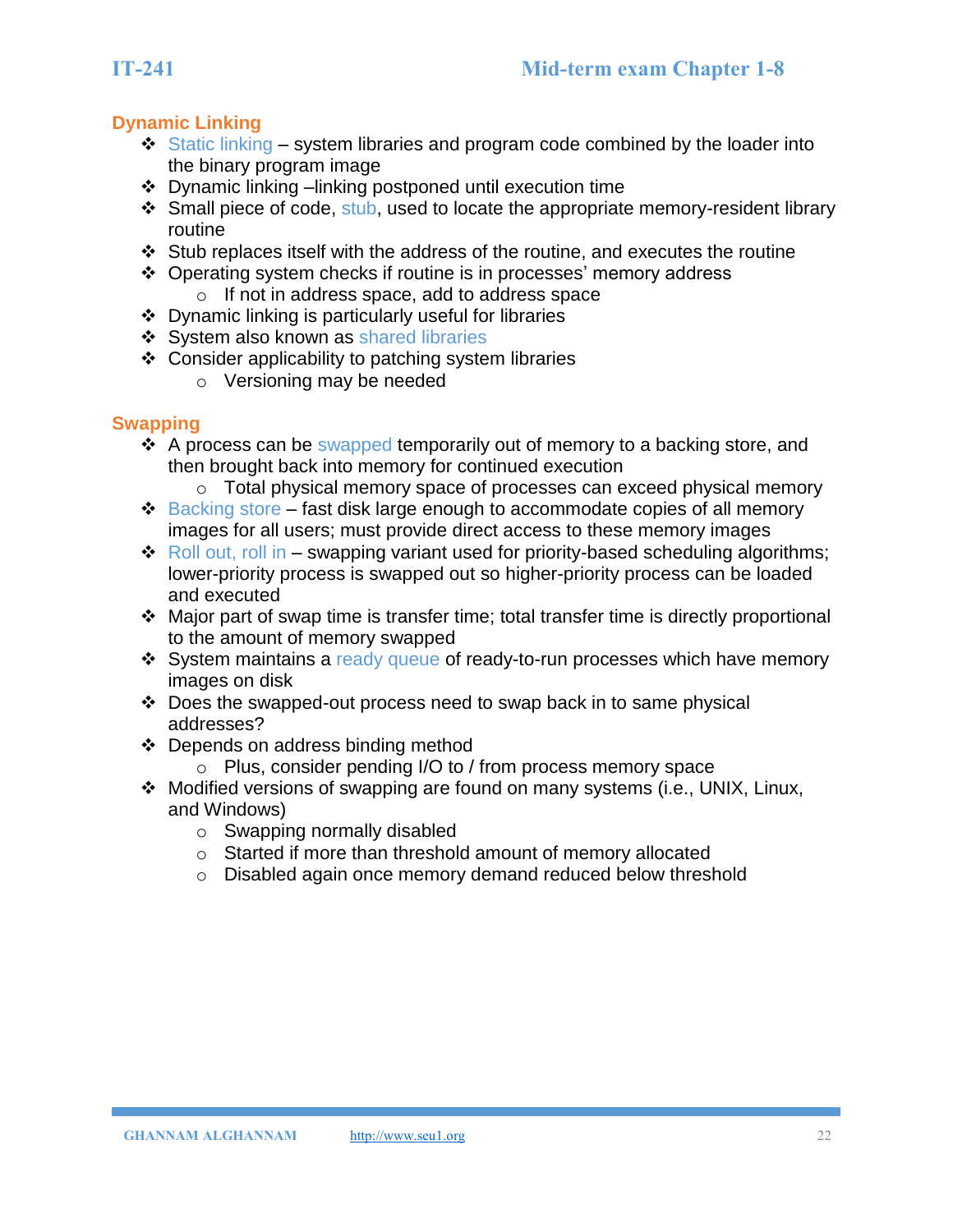```
GHANNAM ALGHANNAMhttp://www.seu1.org 23
```
# **Contiguous Allocation**

- ❖ Main memory usually into two partitions:
	- o Resident operating system, usually held in low memory with interrupt vector
	- o User processes then held in high memory
- ❖ Relocation registers used to protect user processes from each other, and from changing operating-system code and data
	- o Base register contains value of smallest physical address
	- $\circ$  Limit register contains range of logical addresses each logical address must be less than the limit register
	- o MMU maps logical address *dynamically*
- ❖ Multiple-partition allocation
	- o Variable-partition sizes for efficiency (sized to a given process' needs)
	- o Hole block of available memory; holes of various size are scattered throughout memory
	- o When a process arrives, it is allocated memory from a hole large enough to accommodate it
	- o Operating system maintains information about: a) allocated partitions b) free partitions (hole)

# **Dynamic Storage-Allocation Problem**

- **First-fit: Allocate the first hole that is big enough**
- ❖ Best-fit: Allocate the smallest hole that is big enough; must search entire list, unless ordered by size
	- o Produces the smallest leftover hole
- ❖ Worst-fit: Allocate the largest hole; must also search entire list
	- o Produces the largest leftover hole

# **Fragmentation**

- $\Box$  External Fragmentation total memory space exists to satisfy a request, but it is not contiguous
- $\Box$  Internal Fragmentation allocated memory may be slightly larger than requested memory; this size difference is memory internal to a partition, but not being used

# **Reduce external fragmentation by compaction**

- ❖ Shuffle memory contents to place all free memory together in one large block
- ❖ Compaction is possible *only* if relocation is dynamic, and is done at execution time
- ❖ I/O problem
	- o Latch job in memory while it is involved in I/O
	- o Do I/O only into OS buffers

# **Segmentation**

- ❖ Memory-management scheme that supports user view of memory
- ❖ A program is a collection of segments
	- $\Box$  A segment is a logical unit such as: main program, procedure, function, method, object, local variables, global variables, common block, stack, symbol table, arrays.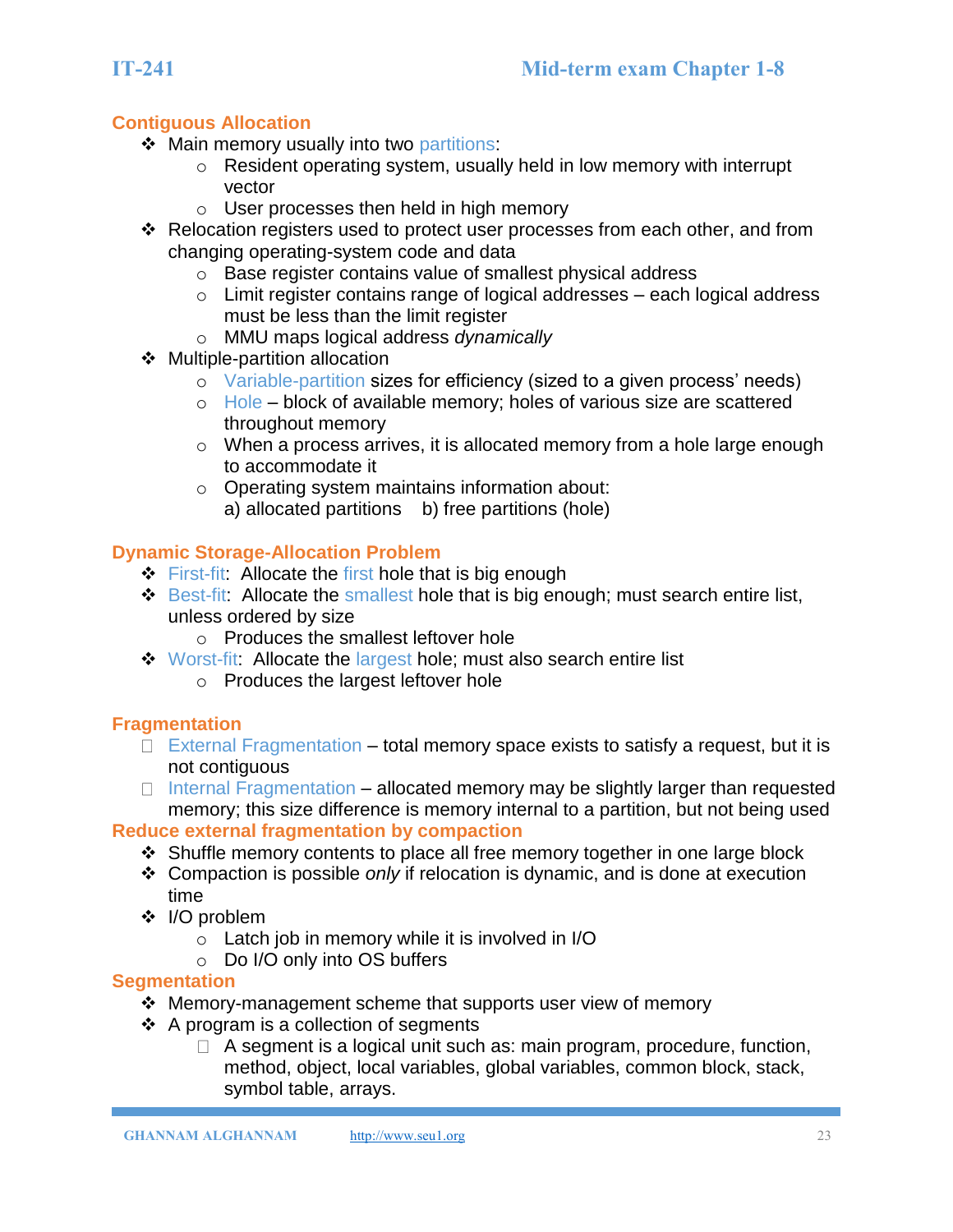# **Segmentation Architecture**

- ❖ Logical address consists of a two tuple: <segment-number, offset>,
- **❖** Segment table maps two-dimensional physical addresses; each table entry has:
	- o base contains the starting physical address where the segments reside in memory
	- $\circ$  limit specifies the length of the segment
- ❖ Segment-table base register (STBR) points to the segment table's location in memory
- ❖ Segment-table length register (STLR) indicates number of segments used by a program;
	- segment number  $s$  is legal if  $s <$  STLR

# **Paging**

- ❖ Physical address space of a process can be noncontiguous; process is allocated physical memory whenever the latter is available
	- o Avoids external fragmentation
	- o Avoids problem of varying sized memory chunks
- ❖ Divide physical memory into fixed-sized blocks called frames  $\circ$  Size is power of 2, between 512 bytes and 16 Mbytes
- ❖ Divide logical memory into blocks of same size called pages
- ❖ Keep track of all free frames
- ❖ To run a program of size *N* pages, need to find *N* free frames and load program
- ❖ Set up a page table to translate logical to physical addresses
- ❖ Backing store likewise split into pages
- ❖ Still have Internal fragmentation